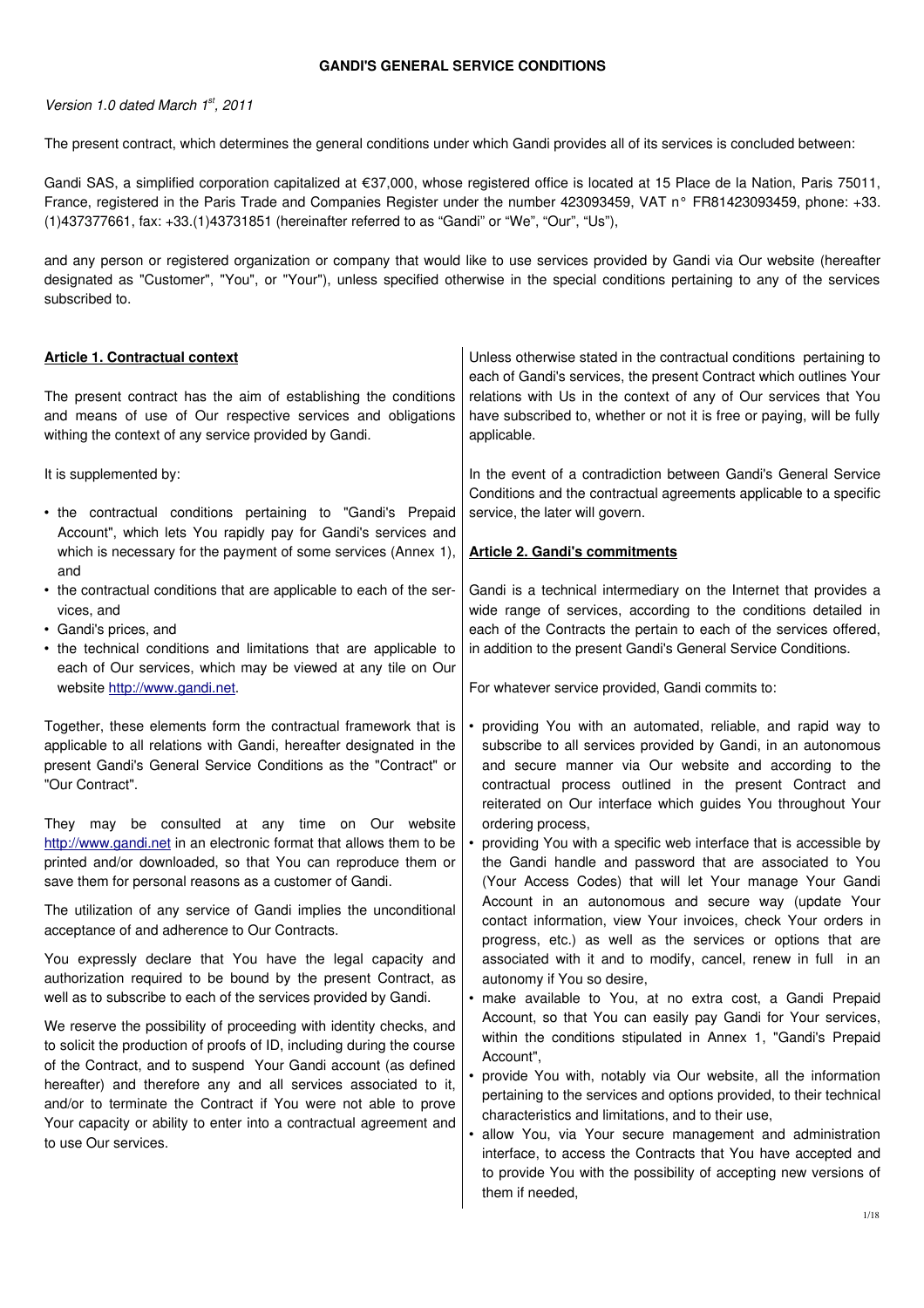- processing Your requests as soon as Your payment has been received, and no later than seven (7) business days thereafter, and allow You to follow their progress via Your secure management and administration interface,
- providing You with online assistance via Our website and technical support, at the address displayed on Our website,
- provide You with a dedicated place for discussion with other customers concerning the technical use of each of Our services,
- allow You to cancel Our services, at any time during the course of the Contract, unless otherwise stated within the Contract of a particular service,
- facilitate the fight against the deviant use of the Internet and to assure the adherence to Our Ethical code, which You have agreed to abide by.

Gandi commits to using its experience and know-how to bring You satisfaction in the use of Our services, however it must me remembered that Gandi is not in control of the Internet, which is not centralized, and it cannot regulate it.

The bounds of Our obligations and responsibilities, and the conditions under which Gandi may act on Your Gandi Account and/or the services that are associated to it, essentially linked to the characteristics of the internet, Our role as a technical intermediary and to the obligations that We are subject to under current applicable law in France, and the contractual regulations that We need to abide by, are mainly described in the present Contract, and are always stated in each of Our Contracts.

In any case, whatever service You have subscribed to, Gandi does not provide You with access to the Internet or that of a third party (You need to be sure to have Internet access, which is necessary to the subscription and utilization of Our services), nor do We provide You with the hardware or software required to access it and use services (unless specifically mentioned in the Contract pertaining to a service), which remains under the full responsibility of each of the users of the Internet and Our services.

# **Article 3. Your commitments**

Each of the Contracts proposed by Gandi outlines Our respective rights and commitments.

You agree to abide by the following obligations, continually, for all services that You have subscribed to, and in addition to the conditions that specifically pertain to each of the services:

- You declare to have read and understood Our Contracts and the technical specifications and limits in place, before subscribing to any Gandi service, by taking care to choose the offer that You feel meets Your needs and the people that You may eventually grant a license of use, for whatever purpose, and under Your full and complete responsibility,
- You declare to have accepted and You agree to make sure that anyone that You have decided to delegate rights, access, management, administration or utilization, in any way or form, accepts and will abide by the Contract and technical specifications and limits, under Your full and complete responsibility,
- You declare that neither the choice nor usage of any of Your Gandi services, neither directly nor indirectly contravenes, nor does it infringe on the rights of a third party, current law and/or Our Ethics, and You agree to continually adhere to them and to be sure that they are are adhered to throughout the duration of the Contract,
- assure, under Your full responsibility, that no use of Gandi's services, perturb Our services or systems, or those of a third party, directly or indirectly,
- for services that are not free, You commit Yourself to assure that the services have been fully paid for, according to the rates and means during the time of Your subscription or renewal of the option or service in question, within the necessary deadlines (see Article 5.4),
- providing Gandi with reliable and complete contact information and to assure that they are kept up to date, both on Your own, and upon request, and to be able to provide proofs of ID within the deadlines provided if necessary (see Article 3.4),
- When the service is required, You commit Yourself to clearly identifying Yourself on the websites that were created and/or operated via any of Gandi's services, whether directly or indirectly, and in all cases, to abide by laws that are applicable to the activity that You are doing while using Our service.

You commit Yourself to assuring, even during the reselling of Our services or in case of a license of use granted to a third party, for professional reasons or not, that each person (including Your providers and/or members of Your staff, or customers) to whom You accord access, management or usage rights of any kind, for all or some of Gandi's services, will constantly abide by all of Our Contracts and specifically the obligations outlined in the present Article 3, which are under Your full and complete responsibility and guarantee with regards to Gandi and third parties.

# **3.1. Choose a service that meets Your needs**

It is up to You to choose, among Gandi's standardized products, the one that best corresponds to Your needs, which on the other hand, does not enter into the contractual framework.

You acknowledge that, before making any subscription decision, You had access to the details of the technical characteristics of Our services, and to the information provided online on Our website, as well as in Our forums and through Our customer care department (support), provided to You so that You could judge for Yourself the suitability of Our services to Your needs, or those of any person that You may have provided a right to use, which You do so as a personal matter.

Consequently, You acknowledge that You have checked, prior to the subscription to a Gandi service, the suitability of the service to Your needs, and that You have obtained all the necessary technical information and advice from third parties for this purpose.

Gandi may not be held responsible for the unsuitability of the service provided in view of the particular objectives You may have set or pursued, which shall be excluded from the contractual field in any event.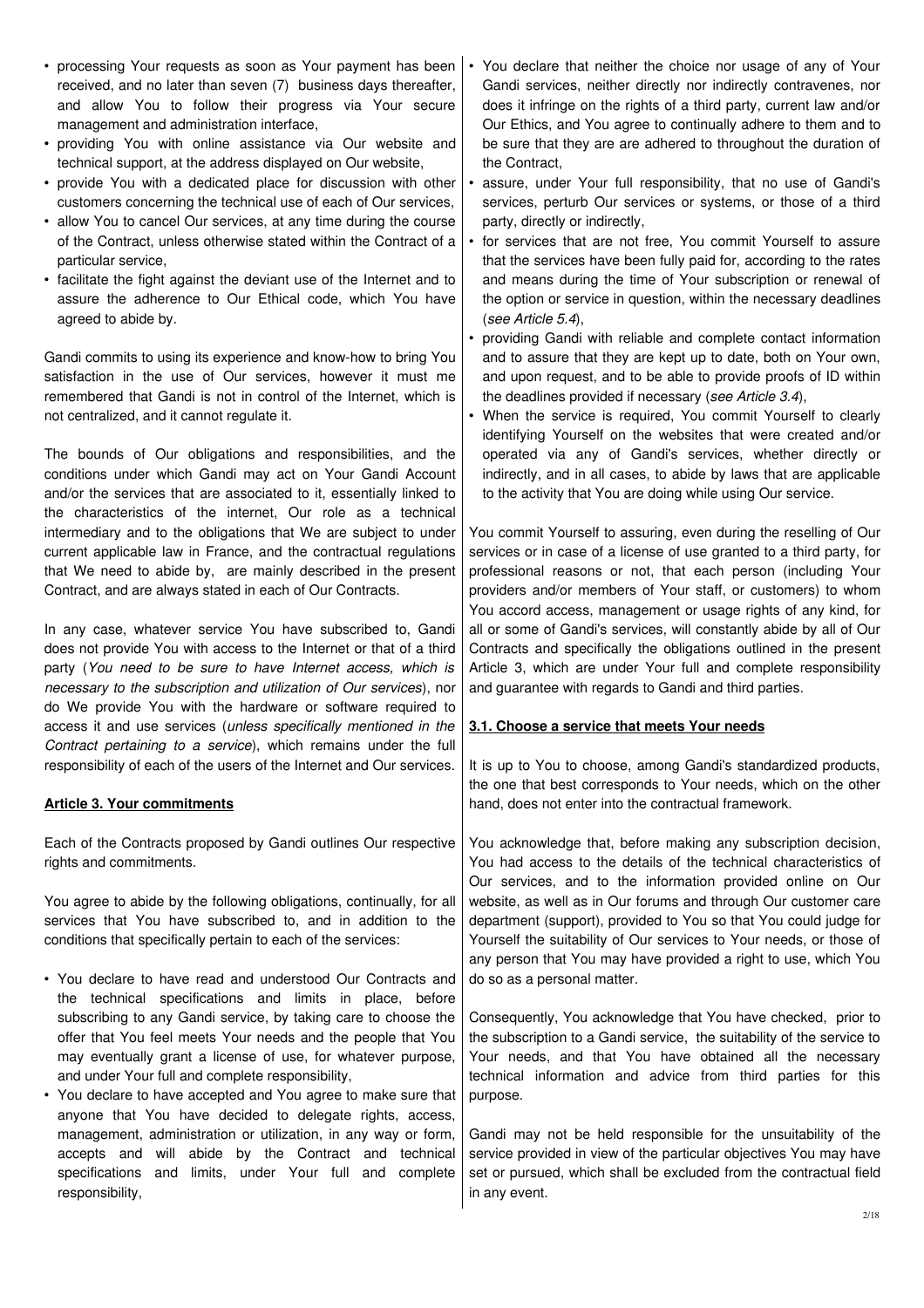| Of course, if despite the flexibility of the solutions that Gandi<br>offers, You would like to benefit from a special service, You may<br>email Us at <b>corporate at gandi dot net</b> , and We will see if there<br>is something that We can do to help.<br>3.2. Comply with the technical specifications and limits of Our                                                                                                                                                                                                                      | text, sign, signal, program, software, code, or element of any kind,<br>that is operated, broadcast, stored, transmitted, relayed, issued,<br>collected, used, processed or made available directly or indirectly<br>via any Gandi service that is subscribed to or connected to Your<br>Gandi handle.<br>You acknowledge and accept that the use of Our service:                                                                                                                                                   |
|----------------------------------------------------------------------------------------------------------------------------------------------------------------------------------------------------------------------------------------------------------------------------------------------------------------------------------------------------------------------------------------------------------------------------------------------------------------------------------------------------------------------------------------------------|---------------------------------------------------------------------------------------------------------------------------------------------------------------------------------------------------------------------------------------------------------------------------------------------------------------------------------------------------------------------------------------------------------------------------------------------------------------------------------------------------------------------|
| <b>service</b><br>You acknowledge and guarantee that Your use of Our services, as                                                                                                                                                                                                                                                                                                                                                                                                                                                                  | • is expressly forbidden for use in any way that engages or                                                                                                                                                                                                                                                                                                                                                                                                                                                         |
| well as the use of any third party to whom You would resell Our<br>services or grant a license of use or grant any rights to access,<br>act, utilization, respects the technical limits and specifications<br>applicable to Our services as detailed on Our website.                                                                                                                                                                                                                                                                               | participates in practices that are deviant, abusive, illegal, or<br>prejudicial, and<br>• must be done so in a way that is strictly legal and that respects<br>all applicable and regulatory laws, and if applicable, the country<br>in which You are located and perform Your activity, or the                                                                                                                                                                                                                     |
| The usage of Our services must be done with due diligence, in<br>such a way as to not proceed with any abusive solicitation or<br>perturbation of Our resources or systems.                                                                                                                                                                                                                                                                                                                                                                        | destination where You propose Your products and services,<br>must notably respect the rights of third parties (intellectual<br>property rights, personality rights, image, honor, and reputation<br>rights, and the right of privacy and the secrecy of                                                                                                                                                                                                                                                             |
| You acknowledge that You shall be solely responsible for the<br>consequences of any defective operation of the service, following<br>any use that does not conform to the operating instructions, the<br>limits and technical characteristics of Our service.                                                                                                                                                                                                                                                                                      | correspondence), and<br>must be appropriate to the age and sensibility of each of the<br>individuals that any of the content is destined for, directly or<br>indirectly, published or made available to via the technical<br>solutions used.                                                                                                                                                                                                                                                                        |
| 3.3. Use of Our services in a way that it legal and conforms to<br><b>Our Ethical code</b>                                                                                                                                                                                                                                                                                                                                                                                                                                                         | You acknowledge and guarantee that You, and if the case may                                                                                                                                                                                                                                                                                                                                                                                                                                                         |
| Gandi cares about the rights and freedoms of everyone with<br>regards to the respect of others, adheres to all applicable laws,                                                                                                                                                                                                                                                                                                                                                                                                                    | be, any person to whom You may have provided any access rights<br>whatsoever to, under Your full and complete responsibility:                                                                                                                                                                                                                                                                                                                                                                                       |
| and participates in the development of a responsible Internet,<br>notably in helping in the fight against certain infringements,<br>notably abusive and/or deviant uses of the Internet.                                                                                                                                                                                                                                                                                                                                                           | • have, for the entire duration of the Contract, all the rights,<br>authorizations, licenses, or any other elements necessary for<br>the use of Our services and any content, directly or indirectly,<br>and You agree that You are able to, at any time, provide, in the                                                                                                                                                                                                                                           |
| By accepting Our Contracts and using Our services, You agree to<br>abide to Our <b>code of ethics</b> which consists, in particular, of                                                                                                                                                                                                                                                                                                                                                                                                            | event that a third party requests it or in the event of a dispute,<br>provide proof of this, and                                                                                                                                                                                                                                                                                                                                                                                                                    |
| protecting and respecting minors, human dignity, public order and<br>good moral standards, not infringing on the rights of third parties<br>(private life, image, honor and reputation, trademarks, designs<br>and models, copyrights, etc.) or the security of persons, property,<br>the government, or the good working order of public institutions,                                                                                                                                                                                            | • will not use Our services, to participate in, directly or indirectly,<br>any prejudicial, deviant, abusive and/or illegal activity, such as,<br>notably, the use or the attempted use of the content in a way<br>that violates the rights of others and applicable law.                                                                                                                                                                                                                                           |
| and to help in the fight against abusive and/or deviant uses of the<br>Internet (spamming, phishing, hacking, cracking, or attempts at<br>hacking or cracking), or any other infraction as cited in the Penal<br>Code.                                                                                                                                                                                                                                                                                                                             | Such usage, of any of Gandi's services, including by any<br>person to whom You may have granted rights of any kind<br>over one of of the Gandi services that You have subscribed<br>to, will be considered as a serious breach of Your obligations.                                                                                                                                                                                                                                                                 |
| You also commit Yourself to ensuring that any third party to whom<br>You would resell Our services, or grant a license of use, or grant<br>any access or ability to modify any published Contents, will fully<br>abide by the terms and conditions herein, and that You are able to<br>effectively guarantee this commitment with regards to Gandi, and<br>You remain fully responsible in case of violation of this Contract<br>and/or violation of laws and legislations in force, without prejudice<br>of Your liability towards third parties. | You acknowledge that according to Our Contracts, any serious<br>breach of Your contractual obligations such as described<br>hereafter in article 12.2.1, and, specifically in the contractual<br>conditions applicable to the various services if applicable, is<br>grounds for the suspension and/or early termination of the<br>Contract(s), and therefore the suspension and/or the deletion of<br>Your Gandi account, without notice. In this case, You can not<br>claim any compensation or refund from Gandi. |
| In this way, You agree to use Our services in a way that is strictly<br>legal, and in accordance with Our Contracts and current law.                                                                                                                                                                                                                                                                                                                                                                                                               | Additionally, You expose Yourself to prosecution by any third party<br>who was wronged because of the consequences of any violation<br>of applicable law and the rights of third parties, in addition to the<br>tion of nonotion oot farth by the Journ of Exange and Vour                                                                                                                                                                                                                                          |

In the present Contract, Gandi's General Service Conditions, the | application of penalties set forth by the laws of France and Your generic word "Content(s)" designates in particular any data, responsibility with regards to Gandi. information, image, video, element of any nature or form, sound,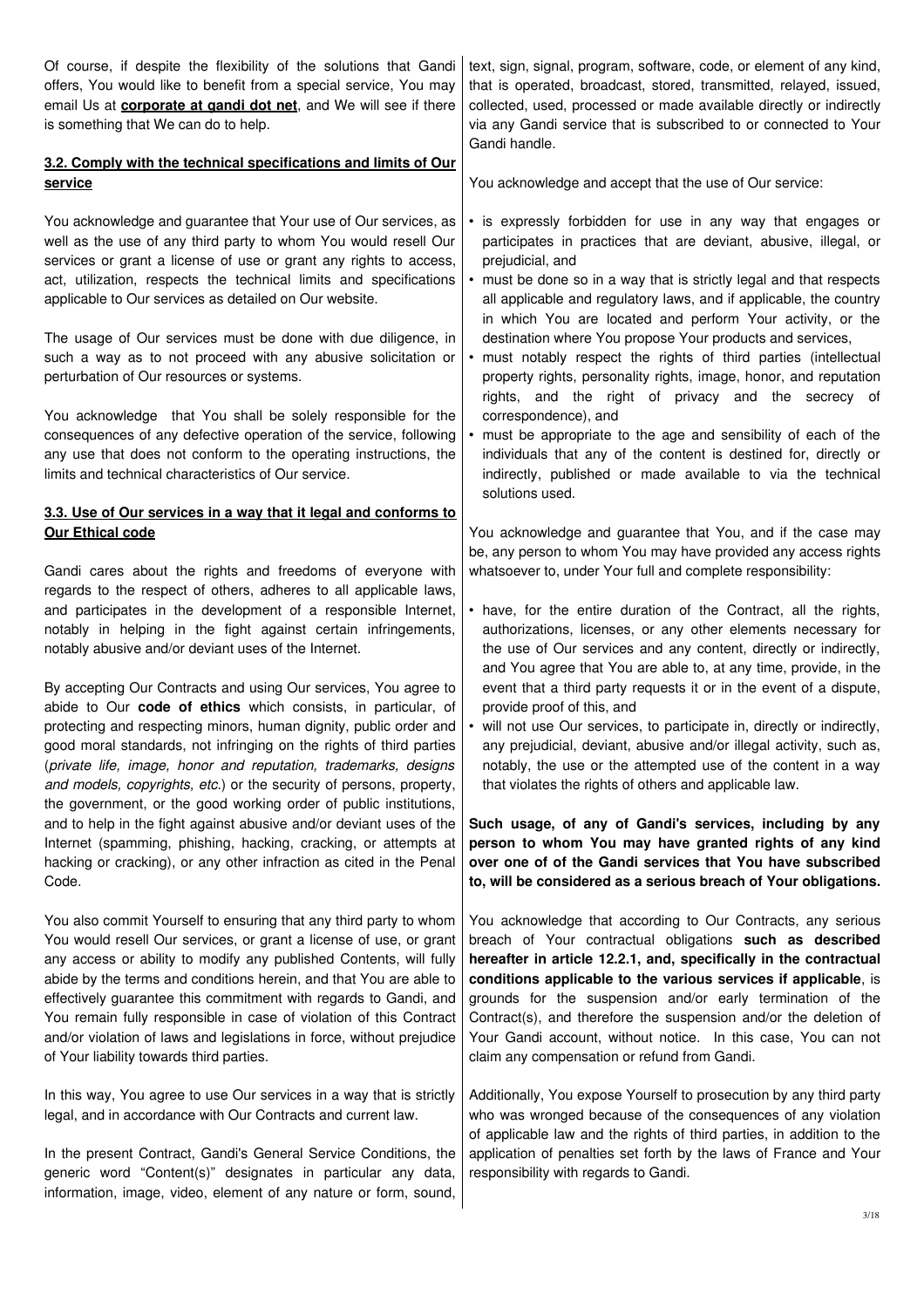| Consequently, to avoid the suspension or termination of the<br>services that You have subscribed to at Gandi, it is Your obligation<br>to do everything necessary to constantly adhere to Our Contracts,                                                                                                                                                                                                  | conformity with all Your legal, regulatory, and professional<br>obligations.                                                                                                                                                                                                                                                                                                         |
|-----------------------------------------------------------------------------------------------------------------------------------------------------------------------------------------------------------------------------------------------------------------------------------------------------------------------------------------------------------------------------------------------------------|--------------------------------------------------------------------------------------------------------------------------------------------------------------------------------------------------------------------------------------------------------------------------------------------------------------------------------------------------------------------------------------|
| Our ethics, and applicable law, notably in France.                                                                                                                                                                                                                                                                                                                                                        | Article 4. Your Gandi Account and the use of Our services                                                                                                                                                                                                                                                                                                                            |
| You agree to act to promptly put an and to any illegal or prejudicial<br>situation that is connected to the use of, directly or indirectly, Our                                                                                                                                                                                                                                                           | 4.1. Your Gandi Account                                                                                                                                                                                                                                                                                                                                                              |
| services under Your responsibility, including in the event that You<br>granted a license of use or rights of any sort to a third party.                                                                                                                                                                                                                                                                   | Any individual or organization, who would like to use Gandi<br>services, must have a Gandi handle, which takes the form of<br>XXXX-GANDI (designated in the Contracts as "Gandi handle").                                                                                                                                                                                            |
| You acknowledge that You are fully liable, including in case of<br>reselling Our services or in case of a license of use granted to a<br>third party, for professional reasons or not:                                                                                                                                                                                                                    | The creation of a Gandi handle is free of charge, done online, and<br>without Our manual processing, and only takes a few minutes.                                                                                                                                                                                                                                                   |
| • for all and any consequences and/or problems arising from a<br>dispute relative to the choice and use of Our services in a way<br>that is does not conform to Our Contracts, including with regards                                                                                                                                                                                                     | Our website will inform You of the information that is needed in<br>order to create Your Gandi handle.                                                                                                                                                                                                                                                                               |
| to any person to whom You may have given any rights to,<br>• for all and any consequences and/or problem arising from a<br>dispute relative to the choice and use of Our services that is in<br>violation of any legal, contractual, regulatory, professional or<br>other, with regards third parties and/or Gandi, and any other<br>person to whom You granted any access rights to of any kind.         | This is mainly the following information: first and last name, or<br>company name and its legal representative, street address, active<br>telephone number that You can be reached at any time, fax<br>number (if You have one) and a valid email address that You<br>consult on a regular basis, and if applicable, the name of the<br>organization on whose behalf You are acting. |
| You also agree to find a rapid solution to each problem or dispute<br>which may arise with regards to Your use of Our services, directly<br>or indirectly, and, where applicable, to rapidly communicate the<br>identity of any third party which has a license or right to use and/or<br>manage the services operated via Our technical solutions.                                                       | Your Gandi handle and identity and all the contact information that<br>You provided, and are associated with it, are necessary for the<br>validation and processing of any service or option that You order<br>at Gandi, as well as during the entire duration of Your Contract<br>and for the use of Our services.                                                                  |
| You specifically guarantee and hold harmless Gandi, so that<br>Gandi is never bothered in any way from the choice or use of any<br>of Our services, under Your full responsibility, including after the<br>end of the Contract that is applicable to the service in question, in<br>conformity to Our Contracts.                                                                                          | Note that Gandi uses Your declared e-mail address to contact You<br>within the framework of the service, in particular to send You any<br>Notification (such as this term is defined below in Article 7). Thus<br>Your declared e-mail address must be valid, and the associated<br>mailbox must be checked and read regularly (i.e. every day or<br>every two days).                |
| 3.4. Identify Yourself                                                                                                                                                                                                                                                                                                                                                                                    |                                                                                                                                                                                                                                                                                                                                                                                      |
| You must clearly identify Yourself to Our services in order to<br>proceed with the creation of a Gandi handle, which is required to<br>subscribe to and use Our services (see Article 4).                                                                                                                                                                                                                 | The information associated with Your Gandi handle are provided<br>by You, and are under Your sole and entire responsibility<br>throughout the duration of Our Contracts.                                                                                                                                                                                                             |
| It is also Your responsibility to assure comply with the mandatory<br>clauses that pertain to any activity or use of Our services on the<br>Internet, when it is required by applicable law, notably in a way                                                                                                                                                                                             | You commit Yourself to guaranteeing that this information is<br>always exact, complete, reliable, and up-to-date, and to correct it<br>on Your own when necessary as well as on Our request.                                                                                                                                                                                         |
| that allows third parties to easily contact You and to notify You of<br>any complaint or content that is illicit or prejudicial.                                                                                                                                                                                                                                                                          | You also agree to provide all the proofs of ID that We may<br>request from You (Photo ID, certificate of incorporation,<br>authorization, etc.) within the deadlines We provide, to complete                                                                                                                                                                                         |
| Notably, for example, You must be sure that each website that<br>You may run via one of the many services provided by Gandi and<br>associated with Your Gandi Account must contain legal mentions.                                                                                                                                                                                                        | an order, and including within the term of the Contract.<br>If the data is false, incorrect, incomplete or out-of-date, and/or if<br>You do not follow-up to Our Notification requiring to update Your                                                                                                                                                                               |
| In any case, You acknowledge that it is Your personal<br>responsibility to strictly abide by all obligations that pertain to You<br>due to Your activity, professional or not, and/or to Your status<br>(registered activity, for example), so that Gandi is never bothered<br>by this, and We recommend that You consult with a legal<br>professional of Your choice in order to be sure that You are in | data or to provide proof of ID, We shall be entitled to suspend<br>and/or cancel Your Gandi Account and/or any or all services that<br>are associated to it, for no reason other than this serious breach of<br>Your obligations, without You being entitled to claim any<br>reimbursement or compensation (see Article 12.2.1).                                                     |

 $\overline{\phantom{a}}$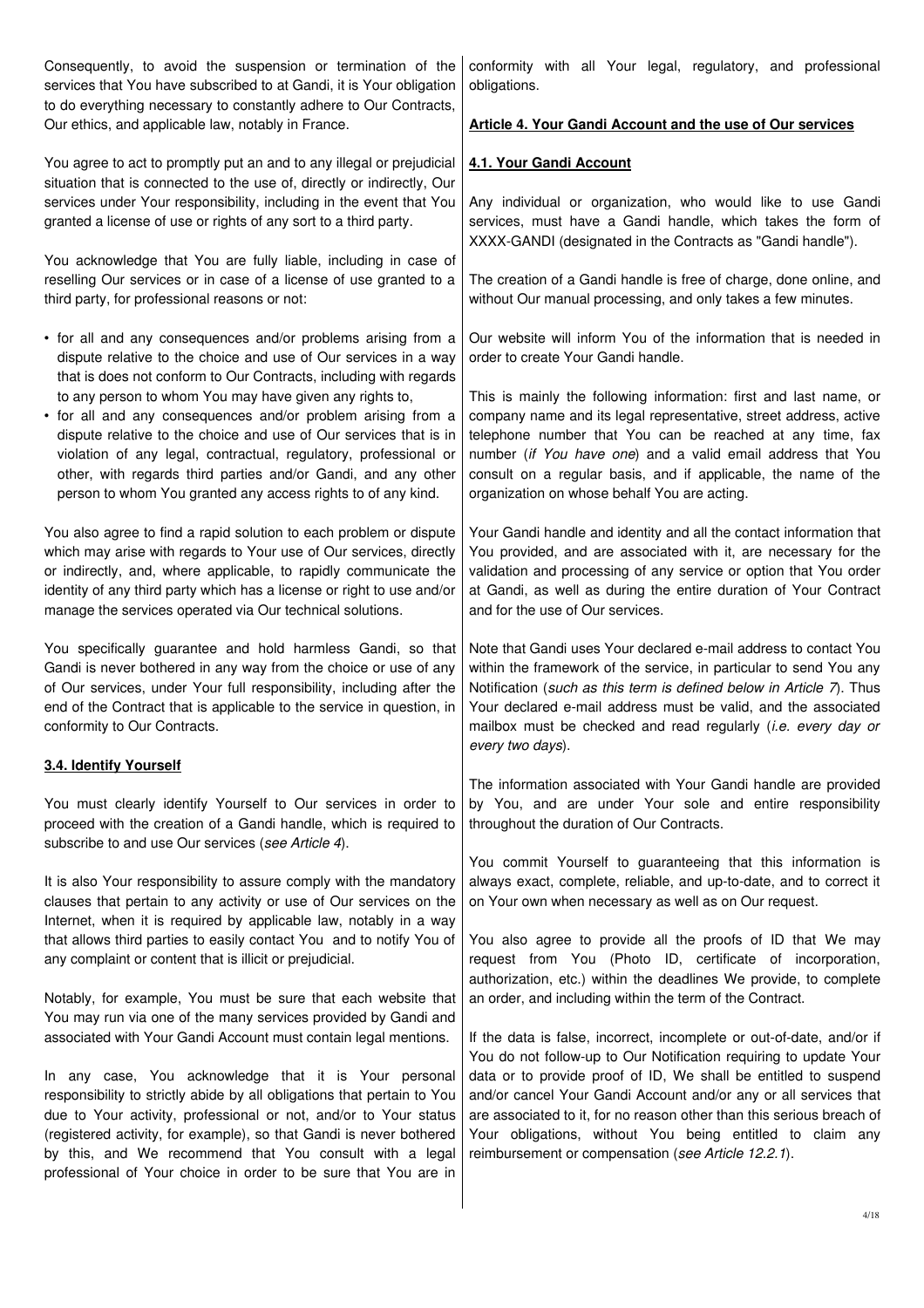| Your Gandi handle and all of the information that You provided<br>that are associated to it, are necessary for Your identification by<br>third parties that need to contact You, notably in the case of a<br>problem or dispute connected to the use of Our services that are | accidental or not, or the theft of any of the passwords associated<br>to a User and/or Administrator account that You may have<br>created.                                                                                                                                      |
|-------------------------------------------------------------------------------------------------------------------------------------------------------------------------------------------------------------------------------------------------------------------------------|---------------------------------------------------------------------------------------------------------------------------------------------------------------------------------------------------------------------------------------------------------------------------------|
| performed under Your full responsibility.                                                                                                                                                                                                                                     | You must assure, at Your own risk, that any user or administrator,<br>or any other person to whom You may have granted, if the service                                                                                                                                          |
| 4.2. Your Access Codes                                                                                                                                                                                                                                                        | subscribed to allows it, any right whatsoever to one of the services<br>connected to Your Gandi Account, conserves the confidentiality of                                                                                                                                       |
| Your Gandi handle is associated to a confidential password that<br>You chose at the time of its creation.                                                                                                                                                                     | their password.                                                                                                                                                                                                                                                                 |
| Your Gandi handle and the associated confidential password are<br>designated together in Our Contract as Your "Access Codes", and<br>allow You to be identifiable to Our services.                                                                                            | Therefore, it is Your obligation to take any action necessary by<br>Yourself, and notably to change or delete the access given to any<br>particular user or administrator, notably in the event of a loss or<br>theft.                                                          |
| Each password is, and must remain, strictly personal and<br>confidential.                                                                                                                                                                                                     | The concession of any right, or the delivery of any authorization<br>whatsoever is done at Your own risk, since You will remain, with<br>regards to Gandi, fully responsible for any use of Our service,                                                                        |
| It is placed under the responsibility of its owner, who must take all<br>necessary precautions in order to preserve its confidentiality and                                                                                                                                   | directly or indirectly, including by these persons.                                                                                                                                                                                                                             |
| integrity.<br>You must notably take all appropriate measures to assure that<br>Your handle and its associated password remain secret, and are<br>not lost or stolen.                                                                                                          | At any rate, and whatever service is concerned, any use of a<br>service that You may have subscribed to via Your Gandi handle or<br>attached to Your Gandi Account, will be reputed to have been<br>done, if not for You, with Your agreement and under Your<br>responsibility. |
| You agree to formally notify Us as soon as Your access codes<br>(handle and passwords) have been lost or disclosed to an<br>unauthorized third party.                                                                                                                         | You agree to assure that any user, administrator, or any other<br>third party that has access or rights of any kind to Our services<br>through You, respects Our Contracts and applicable law, under<br>Your full responsibility.                                               |
| By default, and until You have notified Gandi, all access to<br>Your Gandi Account, or operation performed using Your<br>access codes is deemed to have been done under Your                                                                                                  | 4.4. Your secure administration and management interface                                                                                                                                                                                                                        |
| responsibility and with Your permission.                                                                                                                                                                                                                                      | Your Access codes allow You to access the secure web-based                                                                                                                                                                                                                      |
| 4.3. The creation and management of a User Account or<br><b>Administrator under Your full responsibility</b>                                                                                                                                                                  | administration and management interface that is associated with<br>Your Gandi Account and the services that are associated with it, in<br>an autonomous manner, via Our secure website (hereafter<br>referred to as "Your management and administration interface").            |
| Depending on the offer that has been chosen, You may create,<br>from Your secure management and administration interface, via<br>Your Access Codes, "user" or "administrative" accounts under the                                                                             | Your management and administration interface allows You to, in<br>all autonomy, and with the help of Your access codes:                                                                                                                                                         |
| conditions and means that are applicable to the service in<br>question.<br>Gandi does not manage the accounts and passwords of those to                                                                                                                                       | • to modify and update the contact information associated with<br>Your Gandi Account, or if applicable, a specific service, and to<br>activate or deactivate the Private Domain Registration service                                                                            |
| whom You may have granted any access or management rights<br>(Administrator, or User for example) however, which are placed<br>under Your sole and full responsibility.                                                                                                       | for Your Gandi handle,<br>• to subscribe, consult, modify, and/or cancel a service, activate<br>or deactivate a service with Gandi,<br>• to follow the status of Your orders in progress,                                                                                       |
| Each of the Users or Administrators will have a completely distinct<br>personal password from Your own Gandi Access codes.                                                                                                                                                    | • to consult, save, and print, for personal reasons within the<br>framework of Our contractual agreement, the Contracts that You<br>have accepted for the various services that are associated to                                                                               |
| It is Your obligation to be sure that the passwords chosen offer a<br>sufficient level of security (number and type of characters).                                                                                                                                           | Your Gandi Account,<br>• to access recent notifications that Gandi has sent to You, and<br>which are stored there, besides the email that was sent to the                                                                                                                       |
| The management and responsibility of the user or administrator<br>accounts is fully incumbent on You, and Gandi cannot act, nor can<br>Gandi be held or accused in any way of being liable with regards<br>to this, notably in the case of the loss, divulging of, whether    | address associated to You handle,<br>• to consult and print recent invoices that correspond to the<br>services that You have subscribed to with Gandi, associated to<br>Your Gandi handle,                                                                                      |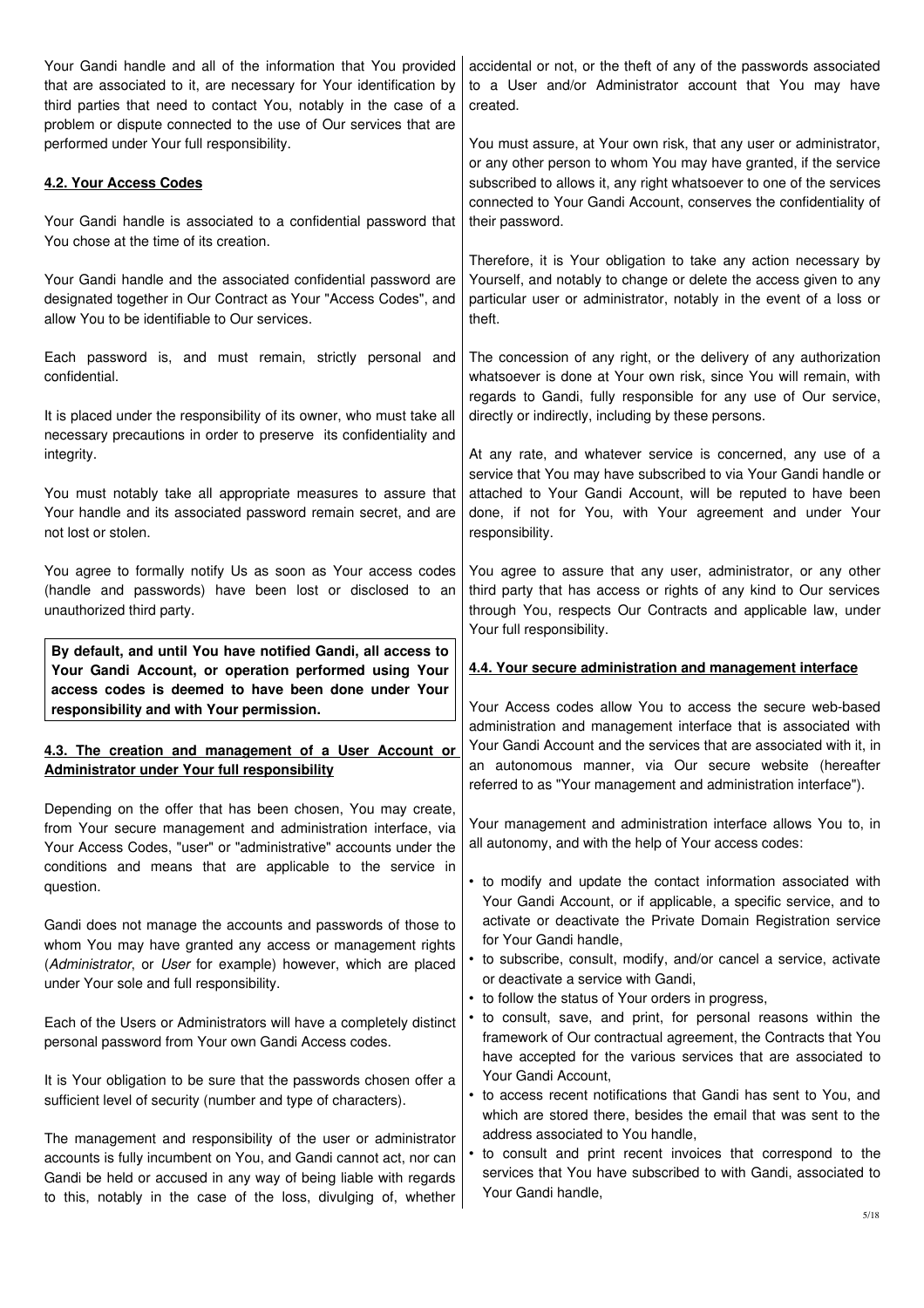| • to manage Your Gandi Prepaid Account, view its balance<br>history, and credit it through the means made available on Our<br>website.                                                                                                                                                                                                            | Some services may require a specific payment means, such as,<br>for example, Your Gandi Prepaid account, in conformity with the<br>conditions applicable to the Gandi Prepaid Account (Annex to<br>Gandi's General Service Conditions) and the service concerned.                               |
|---------------------------------------------------------------------------------------------------------------------------------------------------------------------------------------------------------------------------------------------------------------------------------------------------------------------------------------------------|-------------------------------------------------------------------------------------------------------------------------------------------------------------------------------------------------------------------------------------------------------------------------------------------------|
| You acknowledge and accept with respect to this, that the data<br>provided to Gandi and gathered by Our system are saved and are<br>the object of data processing, for the needs and within the                                                                                                                                                   | 5.3. Summary and confirmation of Your order                                                                                                                                                                                                                                                     |
| framework of Our contractual relation with You, in conformity of<br>the applicable laws (see the Article on "Personal Information").                                                                                                                                                                                                              | Once Your order has been placed on Our web interface via Your<br>access codes, You will be presented with a summary of Your<br>order that lets You verify the accuracy of the data provided, and to                                                                                             |
| You agree and accept that within the framework of Our relations,<br>as in the case of a dispute concerning the termination or execution<br>of the Contract and the use of Our services, of Your Gandi handle<br>or the access codes of Your administrators, contacts and/or users,<br>the connection logs of Our system are considered authentic. | update them if needed, before confirming Your choice, to<br>validating Your order, and to proceed with the payment of Your<br>order according to the payment means that are possible for the<br>service subscribed to.                                                                          |
| Therefore they are proof of:<br>• any subscription, cancellation, or renewal of any service,<br>• any activation or deactivation of an option,<br>• any use of Your access codes and Your Gandi account, and<br>• any action on Your Gandi account and moreover on all or some                                                                    | Within the framework of the confirmation of Your order, You will be<br>asked to confirm Your acceptance of Our Contracts. Our<br>Contracts are visible at any time on Our website, and will be<br>presented to You for accepting during the subscription process for<br>each service or option. |
| of its associated options or services,<br>• the good execution of Our Contracts.                                                                                                                                                                                                                                                                  | Once You have placed and confirmed Your order, You will receive<br>a notice of Your order in progress at the email address associated<br>with Your Gandi handle.                                                                                                                                |
| This data is stored for the legal duration necessary for the<br>administration of any proof to this effect.                                                                                                                                                                                                                                       | Additionally, You may follow the progress of Your order on Your<br>secure management and administration interface, with the                                                                                                                                                                     |
| <b>Article 5. Contractual process</b>                                                                                                                                                                                                                                                                                                             | assistance of Your Access Codes, in addition to being able to view<br>notifications from Gandi on the same page.                                                                                                                                                                                |
|                                                                                                                                                                                                                                                                                                                                                   |                                                                                                                                                                                                                                                                                                 |
| 5.1. Detailed presentation of Our offers                                                                                                                                                                                                                                                                                                          |                                                                                                                                                                                                                                                                                                 |
| We supply all Our services directly from Our website by means of<br>Our interface, which can be accessed at the following Internet<br>address: http://www.gandi.net.                                                                                                                                                                              | 5.4. Rates - Means of payment - Billing<br>You can view the prices of all Our services at any time, directly on<br>Our website, and therefore see them before You subscribe to any                                                                                                              |
| Our web site allows You to view the details of the technical,<br>contractual, and price conditions applicable at the time of Your<br>subscription, for each of the services We provide, and to accept<br>them prior to subscribing to any of the services.                                                                                        | service provided by Gandi.<br>For services that are not free, You will pay for Your order<br>according to their current price and payment means that are<br>applicable to the services chosen.                                                                                                  |
| 5.2. Subscription via Our website and Your access codes                                                                                                                                                                                                                                                                                           | It should be noted that Our prices do not take into account                                                                                                                                                                                                                                     |
| It is through an automatic procedure that is simple and rapid, that<br>You may proceed with all Your orders or subscription to services<br>or options at Gandi.                                                                                                                                                                                   | expenses resulting from Your equipment, Your connections, and<br>electronic communications necessary for the use of Our services,<br>which shall remain incumbent on You and be under Your sole<br>charge and responsibility.                                                                   |
| Our order interface describes, for each of the services offered, the<br>process to be followed in order to complete Your order, as well as<br>displays the price and payment means for the various offers. You                                                                                                                                    | You acknowledge that We are only contractually bound to process<br>Your orders on receipt of their full payment within (7) business<br>days following the receipt of the full payment.                                                                                                          |
| are guided in a step-by-step manner in Your purchase, and may<br>get additional help at each step.                                                                                                                                                                                                                                                | You must take into account the delays that are inherent to the type<br>of payment that You have chosen, so that You can be sure that<br>Your payment will be made in time.                                                                                                                      |

 $\overline{\phantom{a}}$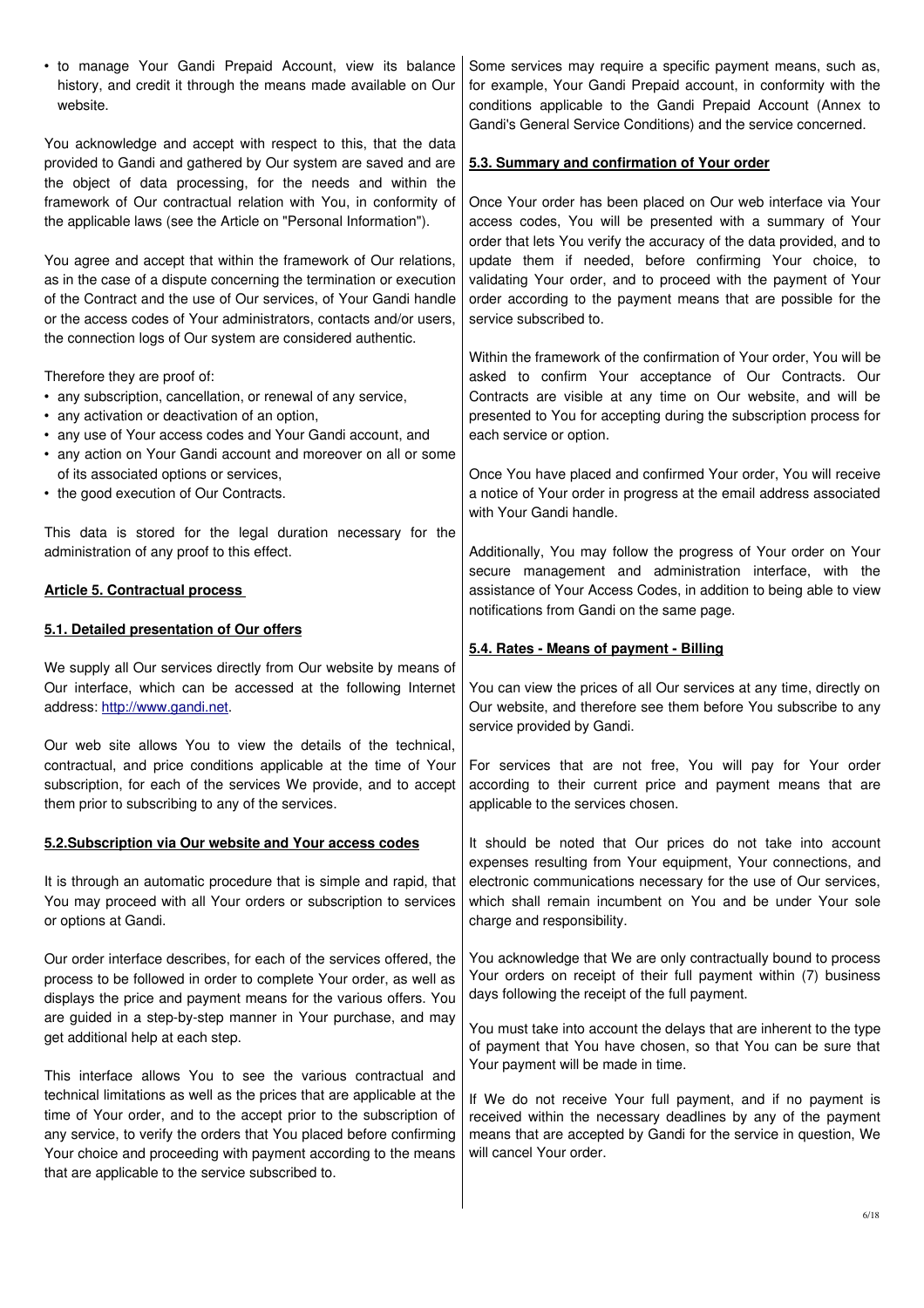| Your payment is irrevocable, except under the applicable legal<br>conditions and exceptions that are stated in Our Contracts.                                                                                                                                                                                                                                                                                                                                           | You will be notified of the activation of the service by email at the<br>address that You have provided and is associated with the Gandi                                                                                                                                                                                                                                                                                           |
|-------------------------------------------------------------------------------------------------------------------------------------------------------------------------------------------------------------------------------------------------------------------------------------------------------------------------------------------------------------------------------------------------------------------------------------------------------------------------|------------------------------------------------------------------------------------------------------------------------------------------------------------------------------------------------------------------------------------------------------------------------------------------------------------------------------------------------------------------------------------------------------------------------------------|
| If the payment is rejected or canceled (either check or credit card<br>payment), and if You fail to reply to Our e-mails requesting<br>payment, then You may not claim any right to the service<br>subscribed to, and if it is a renewal, We will no longer maintain the<br>service in question. You therefore risk a rupture in service in the<br>event of non-payment.                                                                                                | handle that was used to subscribe to the service.<br>The activation of any paying service that is provided by Gandi first<br>requires the validation of Your complete payment according to the<br>payment means that are applicable to the service in question, or<br>any special contractual conditions of that service.                                                                                                          |
| If the payment is made by check, make sure to write the<br>necessary reference number, which is provided to You at the time<br>of You order when You perform it on Our website, on the back of<br>the check. If this is not done, We will be unable to complete Your<br>order.                                                                                                                                                                                          | The customer, qualified as a consumer in accordance with<br>applicable law, explicitly acknowledges that execution of the Gandi<br>service shall start as soon as its full payment has been received,<br>i.e. before the period of seven clear days mentioned in applicable<br>law concerning cancellation rights.                                                                                                                 |
| In the event that Your check bounces, You must pay for Your<br>order by any of the other accepted means of payment at Gandi for<br>this service, for an amount equal to the initial amount of the<br>transaction, in addition to bank penalty fees that We may have<br>incurred due to this.                                                                                                                                                                            | Consequently, and in accordance with applicable law, the<br>withdrawal right shall not be applied at the time of first<br>subscription, or at the time of subsequent orders or renewals.                                                                                                                                                                                                                                           |
|                                                                                                                                                                                                                                                                                                                                                                                                                                                                         | <b>Article 7. Communications and Notifications</b>                                                                                                                                                                                                                                                                                                                                                                                 |
| In any event, You cannot lay claim to any refund from Gandi<br>whatsoever for any expenses they You may have incurred as a<br>result of making the payment, which was not able to have been<br>validated within the necessary deadlines, which includes, but is<br>not limited to, postal fees for sending the check or bank fees tied<br>to a bank transfer.                                                                                                           | All communications or notifications sent by Gandi in application of<br>Gandi's General Service Conditions shall be sent to You by e-<br>mail, to the e-mail address You entered and declared, that is<br>associated with Your Gandi Hosting Account (designated in<br>Gandi's General Service Conditions and in each of Our Contracts<br>as, "Notification" or "Communication").                                                   |
| As mentioned above, for some services, Your payment can only<br>be made through a Gandi Prepaid Account, which must be<br>sufficiently credited beforehand, so that payment can be made (as<br>indicated in the contractual annexes to the present Contract).<br>Its creation is done online automatically, is free, and only takes a<br>few moments. This Gandi Prepaid Account is associated to Your<br>Gandi Account and is managed, like all Our services, from Our | You must therefore ensure that the said e-mail address is<br>regularly updated and read. You acknowledge that You are fully<br>responsible, and that Gandi cannot be held responsible for any<br>consequences following Your non-compliance with this obligation,<br>particularly in the event that You fail to receive a Communication<br>or Notification because You have provided an invalid or out-of-<br>date e-mail address. |
| secure website, accessible via Your Access Codes.                                                                                                                                                                                                                                                                                                                                                                                                                       | You agree that all Communication or Notifications sent to the said                                                                                                                                                                                                                                                                                                                                                                 |
| The contractual conditions that are applicable to the Gandi<br>Prepaid account are annexed to Gandi's General Service<br>Conditions, and are visible online at any time on Our website, on<br>Our Terms and Conditions page.                                                                                                                                                                                                                                            | e-mail address shall be reputed to have been successfully sent to<br>You, received, and read by You within five (5) days of being sent.<br>You acknowledge and accept that Our systems are reliable with<br>regards to this.                                                                                                                                                                                                       |
| Your Gandi Prepaid account must have enough credit to cover the<br>payment of the services subscribed to, otherwise We will be<br>unable to process Your order or provide the requested service,<br>since Gandi only acts upon the reception and validation of the                                                                                                                                                                                                      | For Your communications and notifications addressed to Gandi, in<br>addition to the information indicated on Our website, You may also<br>use the support contact form that is specifically for this purpose.                                                                                                                                                                                                                      |
| complete payment of the service provided.                                                                                                                                                                                                                                                                                                                                                                                                                               | <b>Article 8. Forums - Assistance</b>                                                                                                                                                                                                                                                                                                                                                                                              |
| The invoice corresponding to the services ordered will be made in<br>the name and the address of the Gandi handle used to paid to the<br>service.                                                                                                                                                                                                                                                                                                                       | Gandi provides You with a customer care service (support) that<br>can be accessed, in particular, through Our website and by e-mail.<br>We agree to do everything possible to reply to You as soon as<br>possible (as an example, We do everything possible to reply                                                                                                                                                               |
| <b>Article 6. Service Activation - cancellation rights</b>                                                                                                                                                                                                                                                                                                                                                                                                              | within three days of receiving a claim, unless there is a special<br>exception).                                                                                                                                                                                                                                                                                                                                                   |
| The activation corresponds to the time when the service is made<br>available to You.                                                                                                                                                                                                                                                                                                                                                                                    | In addition, You have free access to a community of Gandi service<br>users (Forum) on the Gandi website (notably the GandiBar,<br>GandiKitchen, and Gandi Groups, which You can use for<br>correspondence with other users regarding technical or practical                                                                                                                                                                        |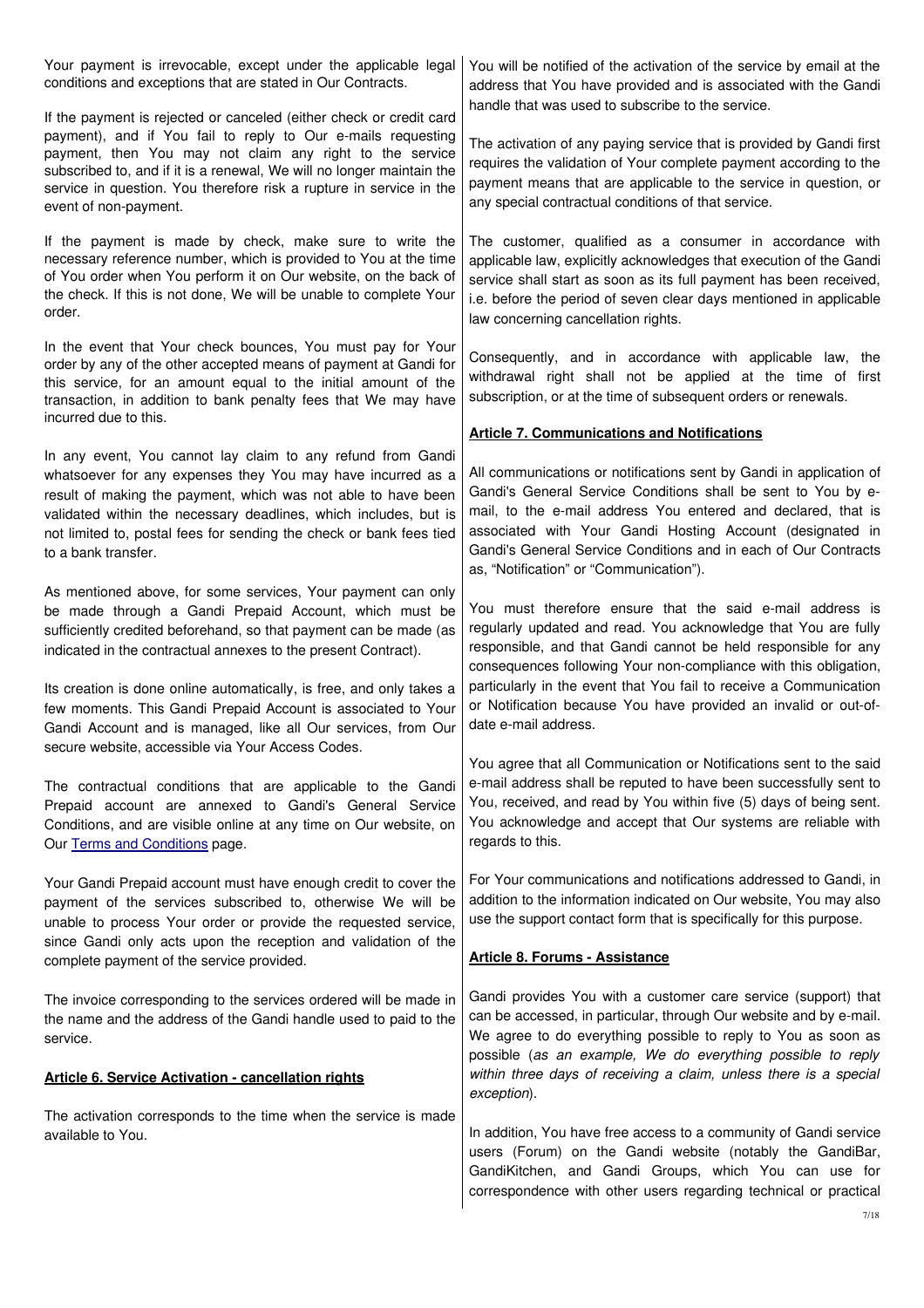| questions linked to the use of Our services. Documentation is also<br>on Our<br>website<br>available<br>at the<br>following<br>address:                                                                                                                                                                                                       | Article 10 - Renewal                                                                                                                                                                                                                                |
|-----------------------------------------------------------------------------------------------------------------------------------------------------------------------------------------------------------------------------------------------------------------------------------------------------------------------------------------------|-----------------------------------------------------------------------------------------------------------------------------------------------------------------------------------------------------------------------------------------------------|
| http://wiki.gandi.net/, which functions as an interactive Frequently                                                                                                                                                                                                                                                                          | 10.1. Express renewal (by default)                                                                                                                                                                                                                  |
| Asked Questions space, which is open to everyone. These<br>community resources are provided for information and<br>example purposes, and are non-contractual.                                                                                                                                                                                 | By default, renewal is not automatic at Gandi for any of the<br>services.                                                                                                                                                                           |
| Except where technical assistance is provided through Our peer-<br>to-peer community-based support (wiki, forums, etc.), You can<br>send Your support request by e-mail to the customer care                                                                                                                                                  | It must be expressly requested and paid (payment received and<br>validated) by You (through Your Access Codes) via Our web<br>Interface.                                                                                                            |
| (support) department, or by any other means if this is impossible,<br>indicating Your Gandi handle, and the nature of Your request.                                                                                                                                                                                                           | 10.2. Tacit renewal (optional)                                                                                                                                                                                                                      |
| <b>Article 9. Duration - termination</b>                                                                                                                                                                                                                                                                                                      | Some services allow You to use tacit renewal (automatic renewal).                                                                                                                                                                                   |
| Gandi's General Service Conditions take effect upon Your<br>accepting them, during the creation or modification of the Gandi<br>handle that is attached to them, or during the subscription of any<br>service to this Gandi handle. They will remain valid during the full<br>duration of the service in question, unless You have accepted a | Any renewal of a service, whether manually or automatically,<br>according to the conditions and means that are applicable to each<br>of Our services, implies the reception and validation of full<br>payment.                                      |
| newer version of Gandi's General Service Conditions during the<br>modification of Your Gandi handle or the subscription to or<br>renewal of a service via that Gandi handle.                                                                                                                                                                  | Whatever means of payment that was used, We strongly<br>recommend renewing the service sufficiently in advance, by taking<br>into account the deadlines that are inherent in the payment means<br>chosen, in order to avoid any service disruption. |
| The term of the Contracts applicable to each of the services<br>begins upon their acceptance, and is valid for the duration You<br>have chosen.                                                                                                                                                                                               | Our Contracts specify the deadlines under which You may renew<br>the service, and consequently, proceed with the complete<br>payment sufficiently in advance.                                                                                       |
| You acknowledge and accept that Our systems are true and can<br>provide proof of this.                                                                                                                                                                                                                                                        | If these deadlines are not met, the renewal of the Contract without<br>a rupture can not be guaranteed, and Gandi can not be held                                                                                                                   |
| Gandi cannot, however, be contractually bound to supply services<br>for any services or options until We have first obtained full<br>payment (payment received and validated) for the option or                                                                                                                                               | responsible for this.                                                                                                                                                                                                                               |
| service ordered.                                                                                                                                                                                                                                                                                                                              | <b>Article 11. Your right to early termination</b>                                                                                                                                                                                                  |
| Our Contracts will remain valid during the full duration of the<br>service in question, unless You have accepted a newer version of<br>Gandi's General Service Conditions during the modification of<br>Your Gandi handle or the subscription to or renewal of a service.                                                                     | Each of Our Contracts allow, if applicable, and if compatible with<br>the service concerned, the early termination of all or some of<br>Gandi's services associated to Your Gandi Account, including<br>during the term.                            |
| Once accepted, You will benefit from the service that You have<br>ordered or renewed, for the duration that You have chosen and<br>according to the conditions and means that are applicable to the<br>service in question, as specified if applicable, in a complementary                                                                    | The Contracts that are specific to each of the services respectively<br>state the conditions and means of terminating them, and any<br>conditions and means of refunds when possible for the service in<br>question.                                |
| way in the contractual conditions that are applicable to this<br>service.                                                                                                                                                                                                                                                                     | You must take all useful measures to assure, if applicable, the<br>backing up of Your Contents or settings on a medium that is<br>outside Gandi, or to assure their transfer to another provider than                                               |
| The service subscribed to terminates upon the expiration of the<br>duration that was chosen, if applicable, unless in the case of early                                                                                                                                                                                                       | Gandi, prior to termination.                                                                                                                                                                                                                        |
| cancellation and according to the means described hereafter<br>(Articles 11 and 12) and in the respective contractual conditions<br>that are applicable to each of the services or options.                                                                                                                                                   | You must also assure, as the case may be, to take all useful<br>measures with regards to all the beneficiaries of Your services<br>(notably administrators, users, or customers).                                                                   |
| Consequently, the service will be terminated upon expiration if, at<br>the end of the period, You do not renew, or if Your payment was                                                                                                                                                                                                        | <b>Article 12. Suspension/Termination by Gandi</b>                                                                                                                                                                                                  |
| not received and validated within the mandatory deadlines.<br>The consequences of the Contract's termination are described in                                                                                                                                                                                                                 | 12.1. Suspension/Termination with notice                                                                                                                                                                                                            |
| Article 13.                                                                                                                                                                                                                                                                                                                                   | Any failure to abide by Your contractual obligations, for whatever                                                                                                                                                                                  |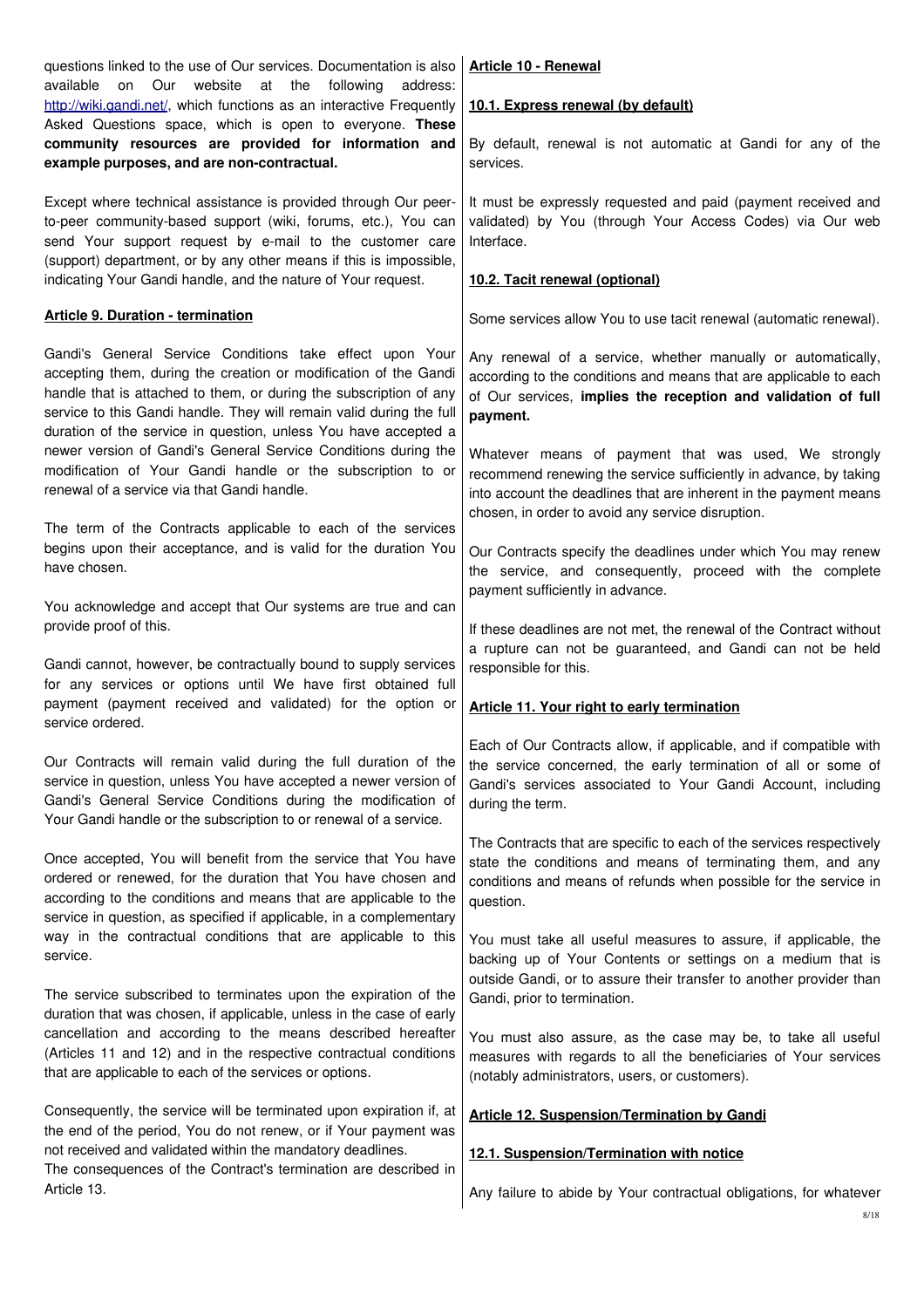service, which have not been corrected within fifteen (15) calendar days of receiving Our Notification to do so, may be grounds for the early termination of the Contract and the associated services, and/or the suspension of Your Gandi Account, without You being entitled to any reimbursement or compensation.

If You have granted rights to any users, You shall take full responsibility for this breach of Your contractual obligations, in such a way that Gandi is never bothered in any way and You shall guarantee to Gandi to indemnify and hold harmless Gandi in the event of a complaint from a user or any other third party that may take action directly against You.

# **12.2. Suspension/Termination without notice**

## **12.2.1. In the case of a serious breach of Contract**

You acknowledge that any serious breach of Your contractual obligations with regards to Gandi is grounds for the suspension or early termination of the Contracts, and therefore the suspension or the cancellation of any of the services, and/or the suspension, deactivation, or even deletion of Your Gandi account, without notice.

You will not be entitled to claim any compensation or refund from Gandi for this act.

On the other hand, You specifically agree, in the event of a breach of Your obligations, the fees connected to the administrative processing of Your case may be billed to You. Note that these fees may be directly debited from Your Gandi Prepaid Account if it has sufficient credit.

Additionally, You expose Yourself to prosecution for the prejudice caused to third parties, in application of the penalties mentioned under applicable law, and Your responsibility with regards to Gandi.

For whatever service You may have subscribed to, You acknowledge that the following elements are considered as being serious breaches of Your contractual obligations:

- if You deliberately provide fictitious, incomplete, inaccurate, or outdated contact information for You or Your contacts, administrators, or users, or if You do not update Your contact information on Your own, or upon request, or not providing Us with the requested proofs of ID corresponding to Your declared identity, within 15 calendar days of Our notification of this,
- if We are made aware of, or discover that You provide, or are engaged in, in any way, directly or indirectly, through Our services:
	- any provocation, eulogy, or encouragement to commit crimes or offenses, and particularly crimes against humanity,
	- eulogy or encouragement of racial hatred,
- activity or Content of racist, xenophobic, or negationist character,
- activity or Content of pedophile character, or that is liable to constitute or be associated with, either directly or indirectly to it,
- child pornography, or the apology or trivialization of such acts, the eulogy or encouragement of violence, suicide, or the use, production, or distribution of illegal substances, or acts of terrorism,

• if We are informed of or discover that You participate in, directly or indirectly, via Our services:

- any attack or hacking of a third party's computer system, or
- the illegal collection, processing, or transmission of data, or
- any computer attack or nuisance, of any kind whatsoever, whether or not this nuisance concerns Our services, or Our IT system, or any other service connected to the Internet,
- to any spamming activity listed in the "SPAMHAUS" registry (Spamhaus Register of Known Spam Operations – ROKSO, freely available for viewing at [http://www.spamhaus.org\)](http://www.spamhaus.org/). You shall not resell any or all of Our services to any person that is listed in this registry, in any way,
- to any infringement of applicable law in any way (for example using an automated script),
- if You perturb Our services or attack Our IT system, notably if the use of Our services (especially Our additional optional services) perturbs the overall good functioning of Our system and/or is contrary to the technical limits and conditions that are specific to each service (for example if You engage in the mass sending of unsolicited emails via Our email forwarding service or GandiMail),
- any infringement, directly or indirectly, of Gandi's intellectual property (in particular its trademarks, logos, graphic charter, etc.)
- not paying Your dues within the mandatory deadlines and despite Our request to do so (notably if Your payment has bounced or was canceled because Your credit card or check payment was canceled)

In the event of a serious breach of Your obligations, the fees connected to the administrative processing of Your case may be billed to You, in addition to the application of a penalty tied to the fees due to any reactivation of the service if required. My mutual agreement, these fees may be directly debited from Your Gandi Prepaid Account if it has sufficient credit.

### **12.2.2. If Gandi is under legal obligation**

You accept that, in accordance with applicable law, We may proceed with the immediate suspension or deletion, **without notice**, of all or some of the services subscribed to and/or Your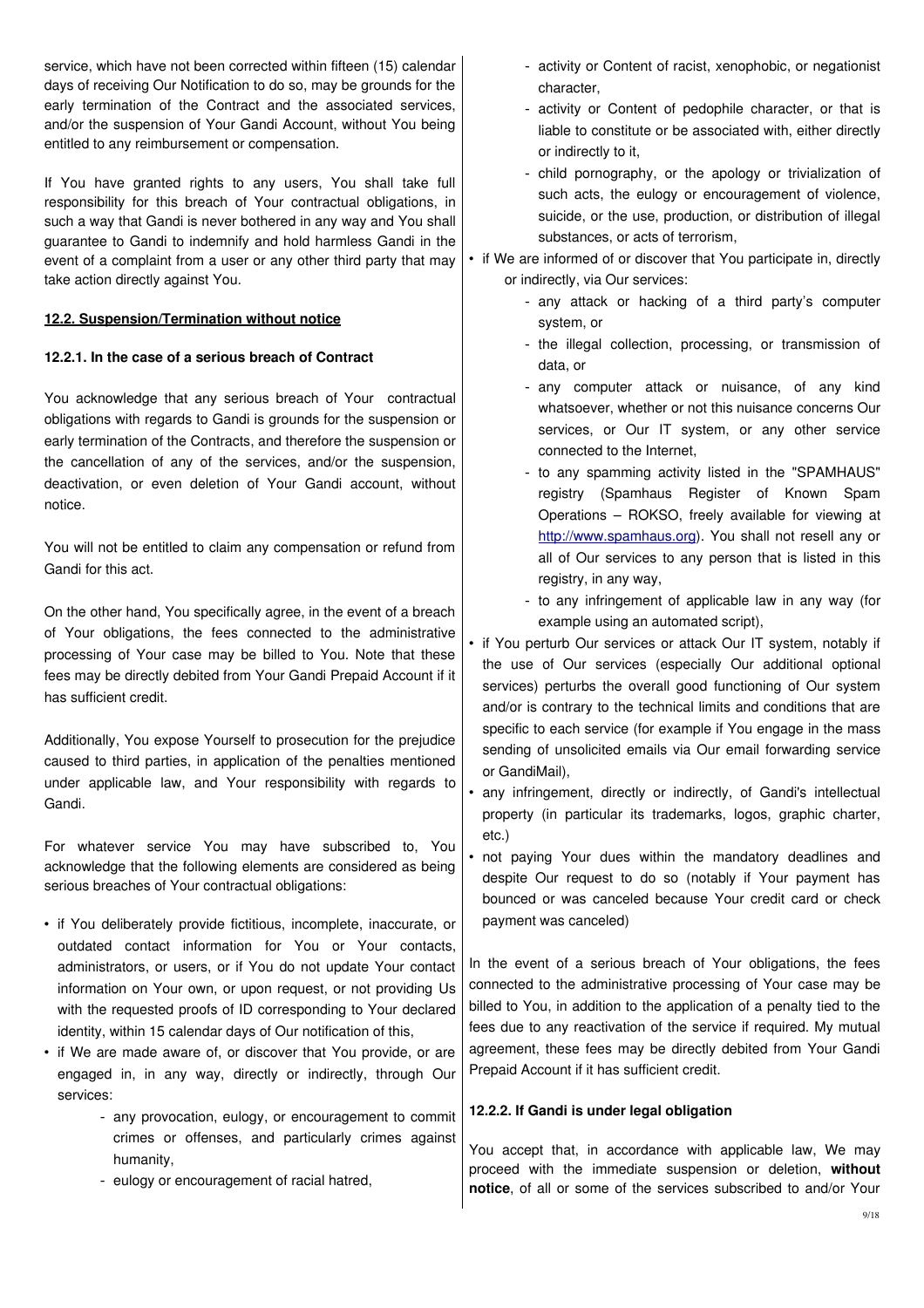Gandi account(s) and, consequently, any service or option that is associated to Your Gandi Account: • to meet any legal obligation or regulation, or in application of rules that govern Our activity as a technical intermediary, notably as a domain name registrar, or • when ordered by a competent authority (in particular through application of a judicial or extra-judicial decision). • If We receive a formal complaint in due form in accordance with applicable law concerning all or some of Your contents, withing the framework of a service that involves one of Our hosting solutions. You acknowledge to be informed of and to accept that in the case and means described in Article 12, Gandi would have grounds to suspend or terminate Your Gandi account early, and consequently, any service or option associated with Your Gandi Account. In any case, You can not claim any compensation or refund, and You expose Yourself to the prosecution and payment of damages and interest in the event of a prejudice to a third party, in addition to the application of penalties set forth by applicable law, without Gandi being liable due to this. You acknowledge that Gandi cannot be held responsible for the direct or indirect consequences that are connected to the suspension or cancellation of all or part of a service due to a breach of Your contractual obligations in the conditions stated in the present article.  **Article 13. Consequences of the end of the Contract** Upon the expiration of the Contract, or in the event of the early termination of the Contract, for whatever reason, You cannot claim any right to any of the services concerned by the Contract in question. The contractual conditions that are applicable to each of Gandi's services set forth, if applicable, the consequences, notably technical, of the end of the Contract or the early termination of the Contract and/or all or part of the services subscribed to. In any event, Gandi cannot be held responsible for the consequences, notably technical, that result from the suspension or the termination of the Contract. **Article 14. Technical interventions by Gandi** Gandi intervenes, in its role as a technical services provider, for the purpose of ensuring the proper operation of its services, the safety and stability of the system. In that respect, Gandi may technically intervene in the following circumstances: • to provide services included in the subscribed offer, • to stop a malfunction inherent to Our system, or correct an error, • to carry out a maintenance operation, • in case of trouble affecting the safety and/or the stability of the system, • as part of Our customer service, with Your consent, and if Our intervention turns out to be necessary. **In any event, if it is absolutely necessary, We shall reserve the right to interrupt some or all of the service in order to perform a technical intervention, particularly in the case of defective operation, or to improve the operation, or to perform any maintenance operation.** We shall do everything necessary to limit the time of the said interruption as much as possible and, if possible, We shall give You reasonable prior notice, indicating the date, the type, and the duration of the intervention, so that You can make all the necessary arrangements. However, You acknowledge that We will not be able to give You prior notice in the case where the service interruption is due to an external reason (in particular, one that would be inherent to Internet itself) or if it is explicitly requested by a competent authority in application of applicable law. In any case, You acknowledge and accept that Gandi can not be held liable for any technical interventions that needed to be performed within the framework of the present Article 14. **Article 15. Force majeure** Gandi shall not be responsible for the total or partial non-execution of its services, nor be held responsible for non-execution or delays in the execution of an obligation of this Contract, or any consequences thereof, which results from a case of force majeure or an event beyond its control, according to applicable law. It is explicitly agreed that, other than those which are normally accepted by applicable law, the following shall be considered as cases of force majeure: all strikes, whether total or partial, lockouts, boycotts, or other actions of the same type, civil disorders, epidemics, fire, computer breakdown, blocking of networks and communication systems, attacks by one or more hackers, or any other event beyond the control of the parties, which prevents normal execution of the Contract. Where such a case of force majeure takes place, the obligations of this Contract shall be suspended. If a case of force majeure continues for more than one (1) month, and if it applies to the service (when the service is one that is provided over time, contrary to services that are performed instantly), the Contract shall be automatically canceled with no legal formalities, except where explicitly agreed otherwise by the parties. **Article 16. Exclusions and limits of Gandi's liability** No matter what service or option that You may have subscribed to, in addition to the exclusions and limits of liability that is specific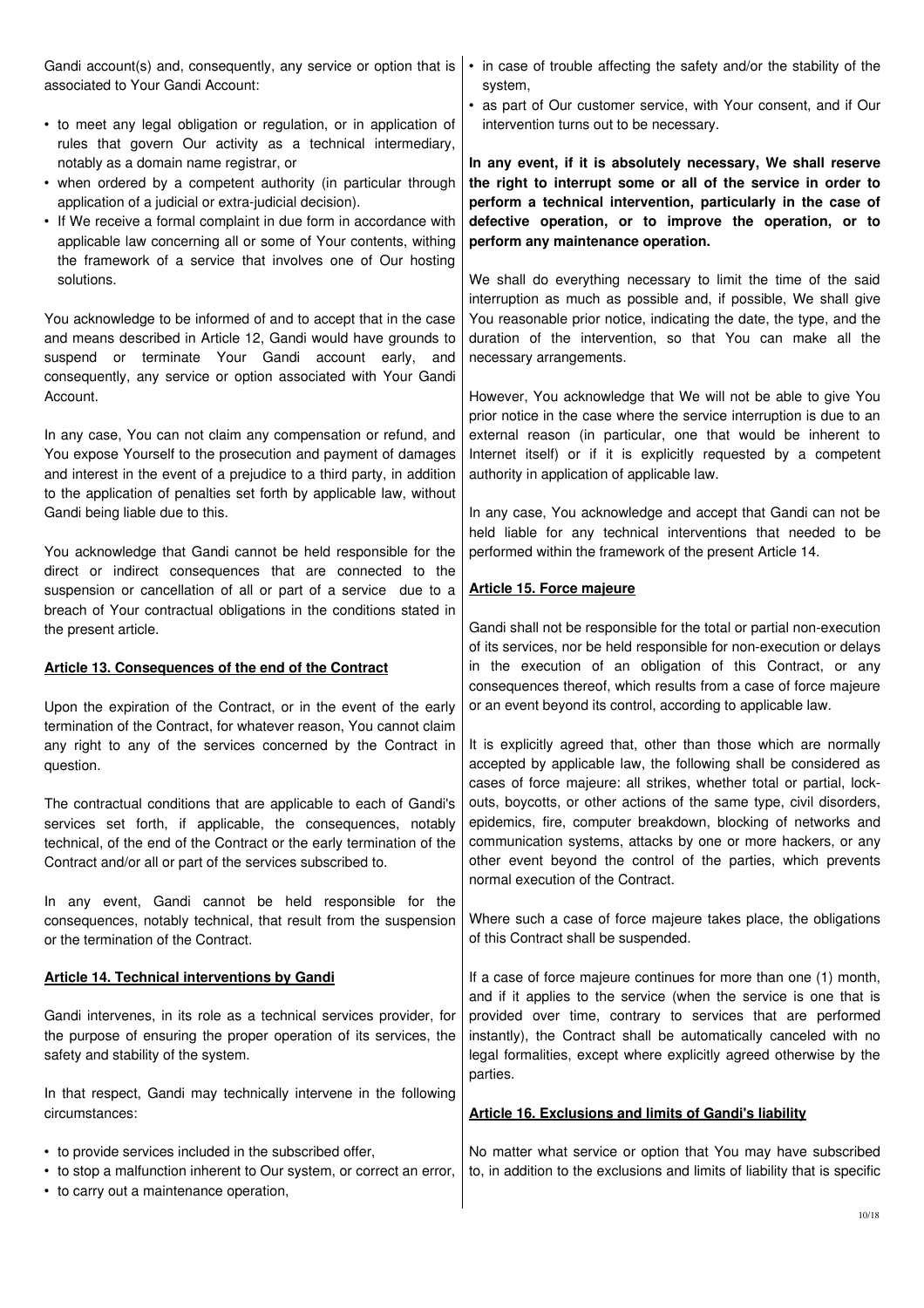to each of Gandi's offers that You will find in each of the corresponding Contracts, We decline any and all responsibility:

- problems due to the inadequacy of Your equipment and Your Internet connection (expressly excluded from the contractual framework) necessary for the usage of Our service, their defective or poor utilization, and particularly if this use does not respect the technical conditions and limitations that are specific to each of Gandi's services, which are visible on Our website,
- unavailability of Our services caused by a failure of one or several technical parties involved (Internet, telecommunications companies, Registries...), since We are not in control of the Internet network,
- difficulties in accessing Your websites, Contents or services hosted, due to saturation of the networks at certain periods, and/or due to the technical characteristics and limits of the Internet and access to the Internet, which You declare You are well aware of, and therefore We cannot be held responsible for this in any way whatsoever,
- due to damages that Your equipment may have encountered while connected to Our infrastructure by the Internet, they being totally under the responsibility of their user(s), Gandi does not have any control over this hardware or software. It is Your responsibility to take all necessary measures to assure the protection of all equipment connected to the Internet,
- the misappropriation, the total or partial destruction of the information transmitted or stored, from the moment that said information circulated via the Internet, and even less so when said destruction is due to the fault, imprudence and/or negligence that is attributable directly or indirectly to You,
- any contamination by virus or other computer contaminant, regardless of the technology used, of Your websites, blogs, contents and/or software, whose protection is under Your responsibility,
- any deterioration due to Your fault and/or Your failure to respect the conditions and technical limits applicable to each of Our services,
- in the event of a suspension or interruption of service for technical reasons or if a maintenance operation is necessary, or an outside force or force majeure, or a legal or regulatory obligation, or in application of the ruling of a judicial authority or an organization that is accredited by a Trustee Authority within the framework of the alternative dispute procedure, or any other competent authority,
- negligence, theft, or communication of the Access Codes associated with Your Gandi Hosting Account to third parties, since it is Your responsibility to keep them secret, and since any use of the Access Codes shall be considered as being made by You or with Your agreement, until You inform Gandi otherwise,
- from consequences caused by any problems in the providing of service to You or the disruption of service following a breach of Your contractual obligations, notably, but not limited to, in the event that You have violated the technical specifications or limitations of Our services and/or the providing of false or outdated contact information and/or not providing the requested documents and proof of ID and/or not paying or not paying within the necessary deadlines,
- of consequences connected to the use of Our services (directly or indirectly, by Yourself or any third party to whom You may

have provided such access, administration or utilization) for illicit or prejudicial means, or in violation of applicable law and/or Gandi's Contracts that are applicable to each of of the services subscribed to,

- of any consequence tied to the application by Gandi of a ruling of a judicial authority, of an organization accredited by a Trustee Authority in the framework of an alternate dispute procedure, or any other competent authority, or any agreement that has been agreed to between the parties,
- of any intervention of Gandi, of any kind on Your Gandi Account and/or on the service(s) and option(s) subscribed to in application of a legal or regulatory obligation, the rules under which Gandi must operation, notably as a domain name registrar, of a judicial authority, of an organization accredited by a Trustee Authority in the framework of the alternate dispute procedure, or any other competent authority, or due to a breach in Your contractual obligations,
- of any consequences due to any spamming activity that may be registered in the "SPAMHAUS" registry (Spamhaus Register of Known Spam Operations – ROKSO, freely available at [http://www.spamhaus.org\)](http://www.spamhaus.org/) that You may be engaged in directly or indirectly or that is noted there,
- due the presence of the IP address(es) associated with Your domain name, website, blog, or server, in a blacklist,

Additionally, You acknowledge to have been informed that the software that You install and/or use may hinder access to Our services. We decline any and all responsibility due to this. We recommend that You read the documentation carefully prior to using them, and in getting advice with regards to them from competent people.

You acknowledge that Gandi is not subject to any general obligation to monitor the Contents or applications transmitted or stored through Gandi. Although Gandi reserves the right to proceed with verifications, We have no obligation to perform any active search for incidents or circumstances involving illegal or prejudicial activities.

It is explicitly agreed by the parties that Gandi may not be held responsible for any tangible or intangible prejudice, whether direct or indirect, which could result from Your use of its services, negligence or incorrect use, the unsuitability of its services in regard to Your needs, or breach of Contract due to Your failure to respect Your obligations, or any prejudice, whether direct or indirect, whether commercial or linked to an operating loss.

**In any event, in the case where the responsibility of Gandi would be demonstrated, You cannot claim any indemnification greater than the amount which has been paid to Gandi in return for the concerned service, and corresponding to the actual unavailability/dysfunction period for this service, except when stated otherwise in this Contract.**

**Article 17. Intellectual property rights**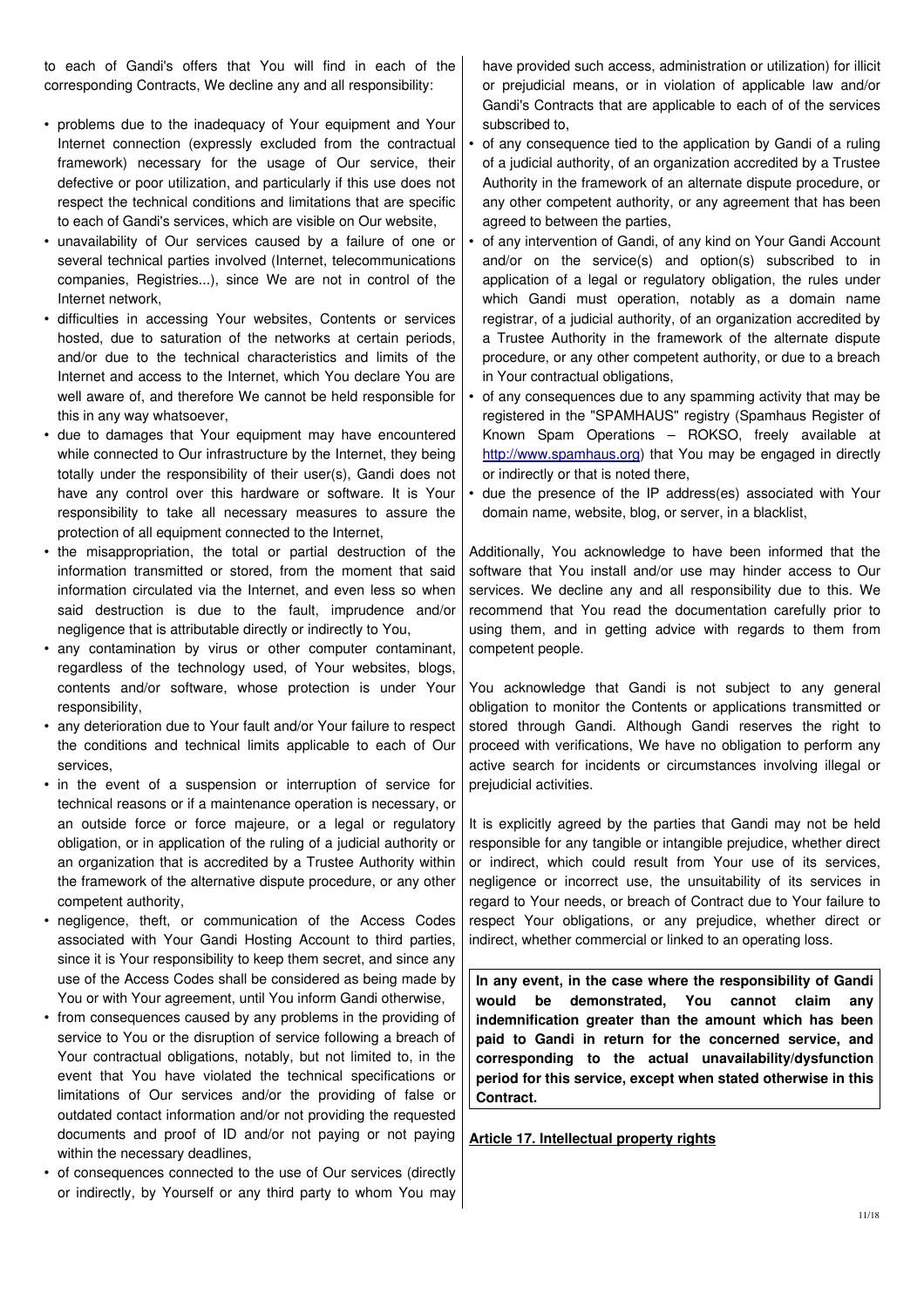| All of the data contained on Our website and notably including but<br>not limited to the distinctive signs and images, texts, and logos are<br>protected by copyright and trademark laws.                                                                                                                                                                                                                           | works that are protected by intellectual property rights and for<br>which the rights shall not be granted to You with the exception of<br>elements that are clearly defined under GPL license (an open-<br>source license).                                                                                                                                                                                                                                                  |
|---------------------------------------------------------------------------------------------------------------------------------------------------------------------------------------------------------------------------------------------------------------------------------------------------------------------------------------------------------------------------------------------------------------------|------------------------------------------------------------------------------------------------------------------------------------------------------------------------------------------------------------------------------------------------------------------------------------------------------------------------------------------------------------------------------------------------------------------------------------------------------------------------------|
| Any reproduction, even partial, of any of the content of Our<br>website is strictly forbidden. Specifically the name, logo, the name                                                                                                                                                                                                                                                                                | <b>Article 18. Personal information</b>                                                                                                                                                                                                                                                                                                                                                                                                                                      |
| "Gandi" and "gandi.net", and the domain name "gandi" in all<br>extensions, constitute protected denominations that belong to<br>Gandi, that You cannot use in any case without the express<br>agreement of Gandi.                                                                                                                                                                                                   | Gandi's website and the automatic processing of Your personal<br>contact information have been registered with the appropriate<br>regulatory bodies that govern this activity.                                                                                                                                                                                                                                                                                               |
| You agree to not publish or reproduce any data that is published<br>on Our website or provided within the framework of Our services<br>other than for Your strictly personal use and in accordance with<br>the contractual conditions of the service concerned and the<br>conditions for the use of Gandi's website.                                                                                                | In the framework of its services, Gandi needs to gather and store<br>Your personal information, in addition to data that is collected<br>when You visit Our website, as indicated in Our website Terms of<br>Use.                                                                                                                                                                                                                                                            |
| All copyrights, trademarks, other distinctive signs and intellectual<br>property rights, in particular those present on Gandi's website, or<br>made available to You within the framework of Our services shall<br>remain the full property of Gandi, without You being entitled to<br>claim the benefit of any transfer of a right.                                                                                | Personal information that You provide during the subscription<br>and/or use of Our services, as indicated on Our website at the<br>time of their collection, is collected and processed by Gandi in an<br>honest and legal way, in compliance with current applicable law,<br>and in conformity with the present Gandi General Service<br>Conditions, and if applicable, the contractual conditions that are<br>applicable to each of the various services We provide in the |
| Gandi's software, or software used for Gandi's services, notably<br>software-based, are intellectual works that are protected by<br>intellectual copyright and other applicable laws.                                                                                                                                                                                                                               | manner they are collected and processed.<br>Gandi only gathers and registers personal information or handles                                                                                                                                                                                                                                                                                                                                                                 |
| No copying, reproduction, translation, transcription, addition, or<br>modification of the software or the associated documentation is<br>authorized, with the exception of elements clearly defined as<br>under GPL license (open-source software license)                                                                                                                                                          | in order to be able to provide You with its services and to abide by<br>applicable law.<br>You acknowledge to have been informed and to accept that the<br>information that You declare are not only destined to allow Us to                                                                                                                                                                                                                                                 |
| Any use other than what is explicitly stated in the Contract, in the<br>technical conditions, or in the special conditions (meaning any use<br>other than the one necessary to the use of Our services for the<br>duration of the Contract), is prohibited and shall lead to civil and<br>penal sanctions, with the possibility of Your liability being invoked<br>in regard to Gandi or any holder or beneficiary. | easily enter into contact with You, though also, to be able to meet<br>Our respective legal obligations and notably Your obligation of<br>identification for some services such as those indicated below in<br>Gandi's General Service Conditions and, if applicable, in a<br>complementary way in the various Contracts applicable to Our<br>services.                                                                                                                      |
| In compliance with Article 3 above, You agree to respect the<br>intellectual property rights of Gandi and third parties and, more<br>particularly, You declare and guarantee that You hold all rights or<br>authorizations required for the Content that You use via Our<br>technical solutions, in any form whatsoever.                                                                                            | You declare to have informed all contacts that You may have<br>designated, or any Administrator and/or user that to whom You<br>may have created a specific account under Your responsibility<br>(Gandi does not manage these accounts), that these obligations<br>and automatic processing of their information, and You declare to<br>have expressly obtained their permission prior to the fact.                                                                          |
| More generally, You agree not to claim any ownership of the<br>machines, media, or infrastructure made available by Gandi in the<br>context of its services.                                                                                                                                                                                                                                                        | You acknowledge and accept to make it Your personal business<br>to respect applicable law concerning the gathering and processing<br>of personal data that You may perform, directly or indirectly, within<br>the framework of Our services.                                                                                                                                                                                                                                 |
| Finally, You accept that the usage or reproduction of all or part of<br>Gandi's logo on Your website is expressly forbidden unless You<br>first have express permission from Gandi, it being noted that the<br>subscription or renewal of one of Our Gandi services is can in no<br>way be interpreted as Gandi's authorization, which can only be in<br>the form of a written authorization in advance.            | All of the data sent to Gandi and collected by Our system are<br>processed in order to allow for the good functioning of the services<br>that We provide to You within the bounds of applicable law.<br>You acknowledge and accept that, since the use of Our services is                                                                                                                                                                                                    |
| You shall not reproduce or modify the software, applications, tools,<br>and interfaces provided by Gandi as well as any of the graphics<br>(for example the graphic charter and logos), which constitute                                                                                                                                                                                                            | done at a distance via Our secure website, in the event of a<br>dispute concerning the conclusion or the execution of the Contract<br>and the use of Our services and Your handles or those of Your<br>administrators, contacts, or users, that the data in Our logs is<br>12/18                                                                                                                                                                                             |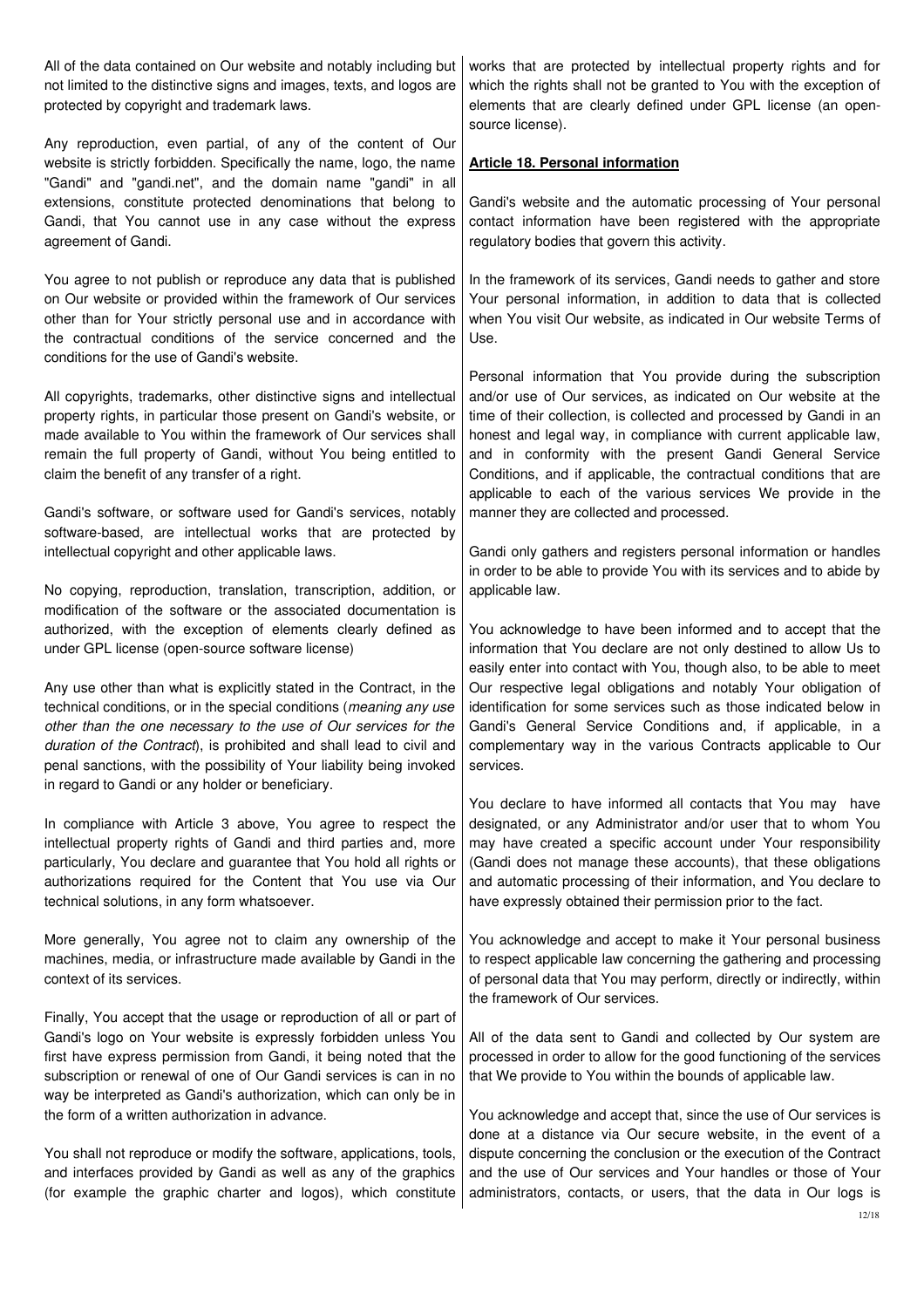| authentic and notably the access codes associated to each Gandi                                                                                                                                                                                                                | Your right to access and oppose the personal data the concerns                                                                                                                                                                                                                                                                                   |
|--------------------------------------------------------------------------------------------------------------------------------------------------------------------------------------------------------------------------------------------------------------------------------|--------------------------------------------------------------------------------------------------------------------------------------------------------------------------------------------------------------------------------------------------------------------------------------------------------------------------------------------------|
| handle or account (contacts, users, or administrators) and the IP                                                                                                                                                                                                              | You if they are different than those described in the present                                                                                                                                                                                                                                                                                    |
| Addresses withing the bounds of applicable law.                                                                                                                                                                                                                                | Gandi's General Service Conditions.                                                                                                                                                                                                                                                                                                              |
| This information is stored in an internal database.                                                                                                                                                                                                                            | <b>Article 19. Reselling Our services</b>                                                                                                                                                                                                                                                                                                        |
| Gandi may need to communicate this information, in order to meet                                                                                                                                                                                                               | When You are authorized to resell Our services by the contractual                                                                                                                                                                                                                                                                                |
| a legal or regulatory obligation, or in the framework of any                                                                                                                                                                                                                   | conditions that are applicable to each of Our services, You must                                                                                                                                                                                                                                                                                 |
| procedure to satisfy the demand of any competent authority                                                                                                                                                                                                                     | always respect all of Our Contracts as well as French law, and to                                                                                                                                                                                                                                                                                |
| (notably a judicial authority, Trustee Authorities, or the registries in                                                                                                                                                                                                       | be sure that Your own customers also respect French law and the                                                                                                                                                                                                                                                                                  |
| charge of the various extensions).                                                                                                                                                                                                                                             | rights of third parties.                                                                                                                                                                                                                                                                                                                         |
| We do not subcontract the processing of this data to anyone,<br>except to Gandi US, Inc. Our subsidiary, based in the United                                                                                                                                                   | By reselling Our services, You commit to:                                                                                                                                                                                                                                                                                                        |
| States, for the needs of Our services, and in the conditions that                                                                                                                                                                                                              | • offer Your clients the same level of service quality as provided                                                                                                                                                                                                                                                                               |
| are in conformity with applicable law. Notably, Gandi US, Inc.                                                                                                                                                                                                                 | by Gandi, and to respect the same ethical standards in this                                                                                                                                                                                                                                                                                      |
| adheres to the principles of Safe Harbor                                                                                                                                                                                                                                       | context.                                                                                                                                                                                                                                                                                                                                         |
| (http://www.export.gov/safehrbr/companyinfo.aspx?id=10131).                                                                                                                                                                                                                    | • passing on to Your own clients at least the obligations stated in<br>this Contract,                                                                                                                                                                                                                                                            |
| On the other hand, We do not process data that pertains to                                                                                                                                                                                                                     | • ensure that Your clients respect all the obligations stated in this                                                                                                                                                                                                                                                                            |
| payments made by credit card, which is done directly on the                                                                                                                                                                                                                    | Contract,                                                                                                                                                                                                                                                                                                                                        |
| secure websites of Our banking partners.                                                                                                                                                                                                                                       | • respect all the obligations and responsibilities resulting from the                                                                                                                                                                                                                                                                            |
| We commit:<br>• to only store the data containing personal information of Our                                                                                                                                                                                                  | Contract with regards to Your clients and/or third parties, in<br>addition to those incumbent on web hosting companies,<br>according to applicable law,                                                                                                                                                                                          |
| customers for the time needed for the commercial relation and                                                                                                                                                                                                                  | • abide by applicable law pertaining to the protection of personal                                                                                                                                                                                                                                                                               |
| the providing of Our services with the exception of those that                                                                                                                                                                                                                 | information,                                                                                                                                                                                                                                                                                                                                     |
| are required to prove the right of use, or of a Contract that may                                                                                                                                                                                                              | • act in a way which ensures that Gandi is never bothered due to                                                                                                                                                                                                                                                                                 |
| be archived for up to ten years, in accordance with applicable                                                                                                                                                                                                                 | Your activities and/or Your use of Our services, whether                                                                                                                                                                                                                                                                                         |
| law                                                                                                                                                                                                                                                                            | professional or not, including as a reseller,                                                                                                                                                                                                                                                                                                    |
| • to only gather and process information that is necessary to the                                                                                                                                                                                                              | • Assure that, before reselling any of Our services, that Your                                                                                                                                                                                                                                                                                   |
| good functioning of Our services and to respect Our legal                                                                                                                                                                                                                      | customer does not participate, directly or indirectly, in spamming                                                                                                                                                                                                                                                                               |
| obligation, notably concerning the communication of data that                                                                                                                                                                                                                  | activity, registered in the "SPAMHAUS" registry (Spamhaus                                                                                                                                                                                                                                                                                        |
| can allow for the competent authorities to identify You,                                                                                                                                                                                                                       | Register of Known Spam Operations - ROKSO, freely available                                                                                                                                                                                                                                                                                      |
| • to take all the precautions necessary to ensure the security of                                                                                                                                                                                                              | for consultation at http://www.spamhaus.org), and/or is not                                                                                                                                                                                                                                                                                      |
| this data,                                                                                                                                                                                                                                                                     | listed in it, and You guarantee gandi of this,                                                                                                                                                                                                                                                                                                   |
| • to take all reasonable steps to protect Your personal data<br>against loss, inappropriate use, access,<br>alteration, or<br>unauthorized destruction, and to enable You to exercise Your<br>right to access, rectify, and object to the data,                                | • defend and hold harmless Gandi to any prejudice or any<br>sentence that should result, either directly or indirectly, from<br>Your activities and Your use of Our services, or the use of third<br>parties through Your intermediary. This obligation shall survive                                                                            |
| • not to resell Your personal data unless with Your agreement. In                                                                                                                                                                                                              | the termination of the Contract,                                                                                                                                                                                                                                                                                                                 |
| order to protect Your rights, We check by default a box that                                                                                                                                                                                                                   | • insure Your activity in order to cover all damage that it may                                                                                                                                                                                                                                                                                  |
| corresponds to an action protecting You against the                                                                                                                                                                                                                            | incur, and to be able to effectively guarantee Your commitments                                                                                                                                                                                                                                                                                  |
| transmission of Your personal data to third parties.                                                                                                                                                                                                                           | with regards to Gandi.                                                                                                                                                                                                                                                                                                                           |
| You have the right to access, rectify, and object to Your personal                                                                                                                                                                                                             | In the event of a cessation of Your activity, You will find someone                                                                                                                                                                                                                                                                              |
| contact information, as the owner of a Gandi Handle, and this, for                                                                                                                                                                                                             | to take over the management of the services associated with Your                                                                                                                                                                                                                                                                                 |
| all services that You have registered with Gandi.                                                                                                                                                                                                                              | reseller account, and to inform Your customers of this.                                                                                                                                                                                                                                                                                          |
| You can exercise Your rights at any time by contacting Us at the<br>address indicated on Our website, in the legal mentions page, or<br>on Our website at<br>https://www.gandi.net/admin/domain/update/contact                                                                 | We may help You find Your replacement, or may offer to handle<br>the management of the aforementioned services directly ourselves<br>for Your customers.                                                                                                                                                                                         |
| In addition to the present Gandi's General Service Conditions, the<br>contractual conditions that are applicable to each of the services<br>provided by Gandi may respectively specify the data that must be<br>collected for each of the services, how that are processed and | You therefore give Us authorization to directly contact customers<br>that benefit from Gandi's services that You resell, in order to allow<br>Us to take over the management of the services subscribed to.<br>Gandi will give full liberty to Your customers to choose another<br>provider if they so wish, within the limits of Our Contracts. |

stored, as well as, if applicable, the ways that You can exercise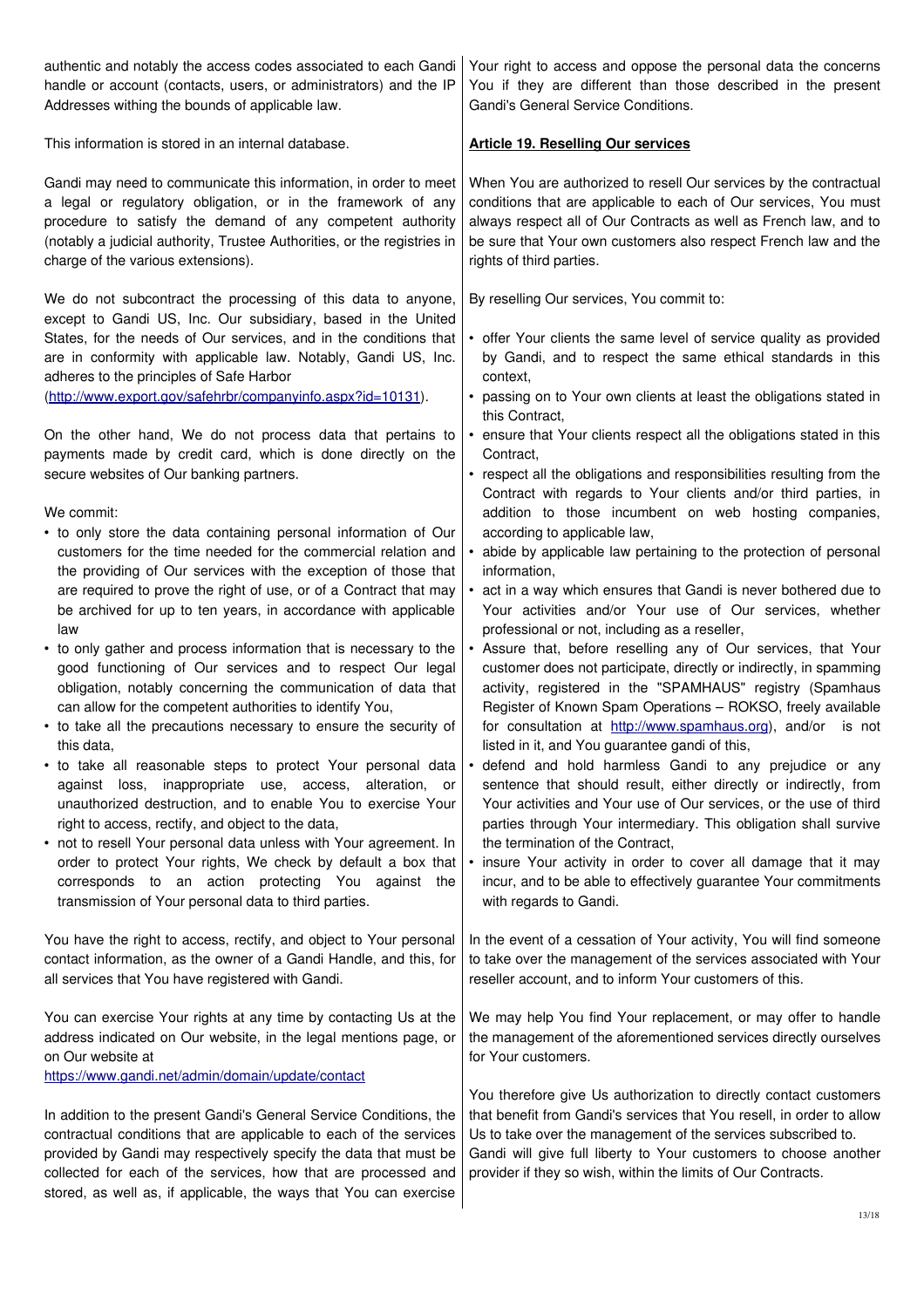At any rate, it is Your responsibility to assure that You already have obtained the agreement of You customers with regards to Our recovery of Your customers in the event that You stop using or close Your reseller account for any reason, or cease Your activity. **Article 20. Assurance** You certify that You have taken out the insurance necessary to cover the risks linked to Your activities and Your planned use of Our services, with a reputably solvent insurance company, covering all the financial consequences of Your liability due to direct or indirect damage caused to Gandi and/or all third parties in the context of this agreement's execution, and, if applicable, all direct or indirect damage that You might suffer in the context of the use of Our services or use of the Internet for Your activities. You agree to keep all Your insurance contracts current, and to make all due payments, in such a way that You are effectively covered and able to prove this immediately upon request. **Article 21. Modification of the Contract and prices** The Contract, including the prices of Our services, shall be subject to modification, in order to take into account any legal or technical change or change in jurisprudence. Subsequent revisions and modifications of Our Contracts and of Our rates that are published on Our website, which will always display the applicable versions. New versions of Our Contracts will be submitted to You for accepting on Our website when You perform an update to a Gandi handle that is attached to Gandi's General Service Conditions or any other Contract that is specifically applicable to the service or any subscription or renewal of a service. The new Contracts will take full effect. You will be notified of them, including during the duration of the Contract, by email, one month before they take effect, except in the case of an emergency that risks to jeopardize the stability and security of the platform and/or Our services, which will not allow Us to keep to this time frame. In this case, the customer, defined as a "consumer" according to applicable law, may, if they refuse the changes made to the Contracts, terminate them within four months after the changes take effect under the conditions set forth in section 11 above, without penalty or fee. Past this deadline, if the customer has not accepted the changes to the Contracts, the new contractual conditions will be put into force without any further notification.  **Article 22. Transferability of the Contract** You acknowledge and accept that Gandi reserves the right to transfer the rights and obligations of this Contract to any other company. However, **You may not transfer a service to a third party**, unless for legal reasons (fusions, acquisitions, etc.) or unless this is exceptionally and explicitly agreed by Gandi and the beneficiary, and validated on a case-by-case basis and, if applicable, according to the special conditions that are applicable to a given service. **Article 23. General provisions** Our tolerance, if any, of a breach of Contract on Your part, can not be considered as a waiver of Our right to invoke such breach. In the event of any clause of the Contract being declared void or non-enforceable by a competent court, it shall be declared unwritten, and other stipulations shall remain in force to their full extent. In compliance with applicable law, this Contract shall only have effects between the contracting parties, and may not be invoked by third parties. **Article 24. Applicable law - Jurisdiction** This Contract is governed by French law with regards the rules of both form and substance. Only the text of the French version of this Contract shall govern in the event of a dispute of interpretation of the present Contract. The parties should endeavor to settle any dispute concerning the validity, interpretation or execution of this Contract on an amicable basis. You acknowledge to have been informed of and to have explicitly accepted that where no amicable resolution can be found, in accordance with the texts that are applicable to Us, and unless there is a provision to the contrary, any dispute regarding the interpretation or execution of any of Our Contracts may be brought before the French courts. In addition, You acknowledge and agree that, notably in the case that You need to act on Your guarantee to hold Gandi harmless, You may be brought before another jurisdiction in which the procedure may have been launched by a third party or on their behalf.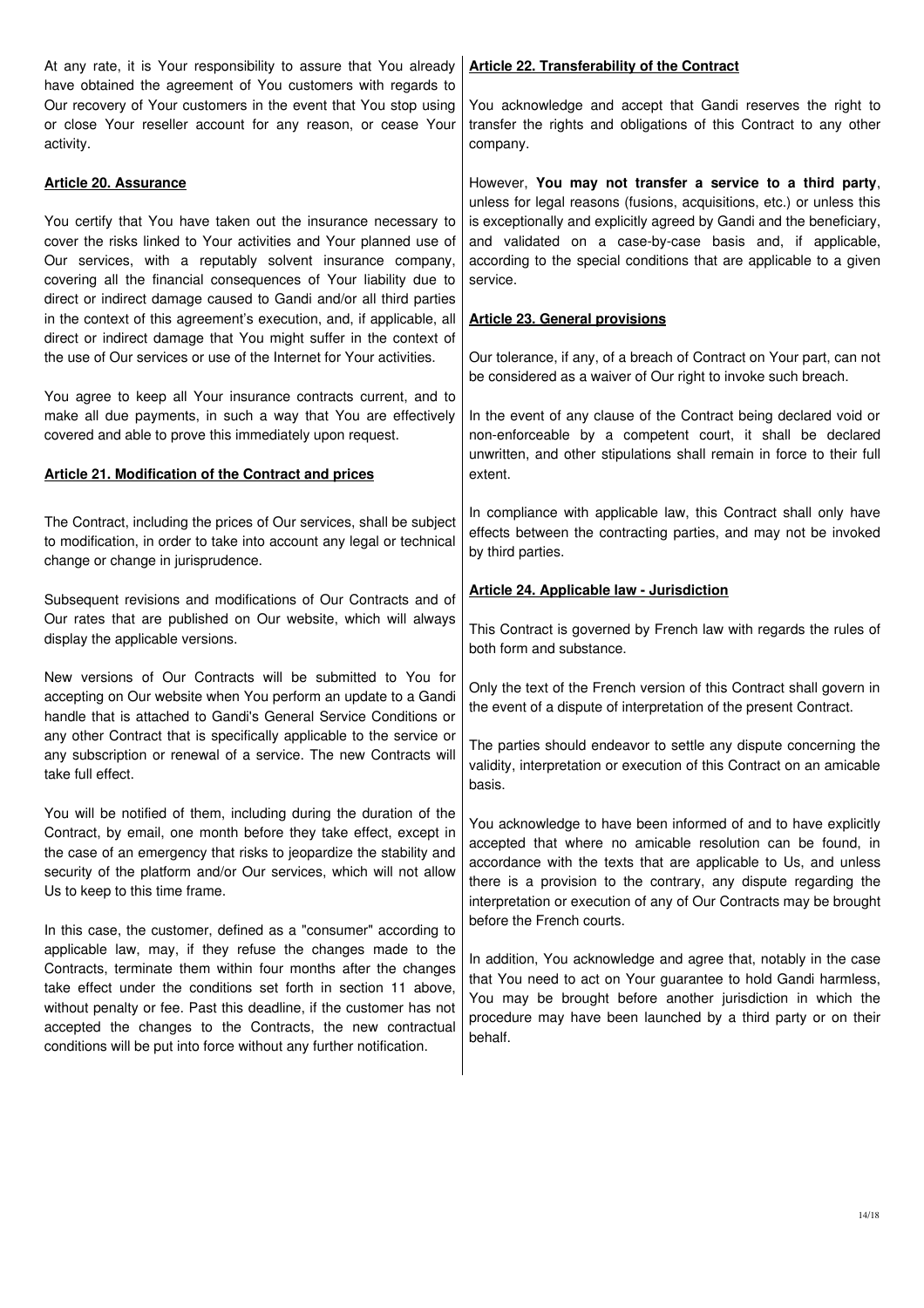## **ANNEX 1 OF GANDI'S GENERAL SERVICE CONDITIONS: "GANDI PREPAID ACCOUNT" CONTRACT**

The present Contract is an annex to Gandi's General Service Conditions which are an integral part of Our Contracts, and to which You also accept to abide by, without condition or reserve.

It is presented to You when You create Our Gandi Prepaid Account via Your web management interface. This Contract, like all Our Contracts may be viewed at any time on Our website.

Capitalized terms used in the present Gandi Prepaid Account Contract are defined in Gandi's General Service Conditions unless otherwise defined in the present Contract.

| Section 1. Why a Gandi Prepaid account?                                                                                                                                                                                                                                                                                                                                                                                                                                                                                                                                                                                                                                                                                                | A Gandi Prepaid Account can only be associated to one handle,<br>and can only be used as part of Our contractual relations, after                                                                                                                                                                                                                                                                                                                                                                                                                                                                                                                                                                                                          |
|----------------------------------------------------------------------------------------------------------------------------------------------------------------------------------------------------------------------------------------------------------------------------------------------------------------------------------------------------------------------------------------------------------------------------------------------------------------------------------------------------------------------------------------------------------------------------------------------------------------------------------------------------------------------------------------------------------------------------------------|--------------------------------------------------------------------------------------------------------------------------------------------------------------------------------------------------------------------------------------------------------------------------------------------------------------------------------------------------------------------------------------------------------------------------------------------------------------------------------------------------------------------------------------------------------------------------------------------------------------------------------------------------------------------------------------------------------------------------------------------|
| Gandi offers You the possibility of using its "Gandi Prepaid<br>Account" solution.                                                                                                                                                                                                                                                                                                                                                                                                                                                                                                                                                                                                                                                     | You have logged into Our website via said handle and its<br>associated password (Your Access Codes).                                                                                                                                                                                                                                                                                                                                                                                                                                                                                                                                                                                                                                       |
| As soon as You have a Gandi Prepaid Account, You can benefit<br>from having funds that are readily available (Section 3 hereafter)<br>that You can use to pay for Your purchases at Gandi, and that<br>can be refunded to Your if You no longer need it or if You request<br>the closing of Your Prepaid Account (Section 6).                                                                                                                                                                                                                                                                                                                                                                                                          | The identity and address that You have declared for Your handle<br>are required to create and use Your Prepaid Account, and is what<br>will appear on the invoices corresponding to the payments made<br>via Your Prepaid Account, and receipts sent to You following the<br>crediting of Your Prepaid Account.                                                                                                                                                                                                                                                                                                                                                                                                                            |
| Your Prepaid Account is designed to facilitate payment between<br>You and Gandi, and consequently:                                                                                                                                                                                                                                                                                                                                                                                                                                                                                                                                                                                                                                     | Section 3. Crediting of Your Gandi Prepaid Account                                                                                                                                                                                                                                                                                                                                                                                                                                                                                                                                                                                                                                                                                         |
|                                                                                                                                                                                                                                                                                                                                                                                                                                                                                                                                                                                                                                                                                                                                        | 3.1. Means of crediting                                                                                                                                                                                                                                                                                                                                                                                                                                                                                                                                                                                                                                                                                                                    |
| • allow You to pay for all sums due to Gandi (payment for<br>services, fees, etc.) with the funds that You have credited to Your<br>Prepaid Account beforehand to this effect,<br>• allow Us to refund to Your Prepaid Account, as the case may<br>be, any amount remaining in the context of an offer without<br>obligation, and/or to perform any refunds in application of Our                                                                                                                                                                                                                                                                                                                                                      | To use Your Gandi Prepaid Account to pay for Your purchases of<br>Our services, Your Gandi Prepaid account must have first been<br>credited for enough to cover the total amount of each of Your<br>orders.                                                                                                                                                                                                                                                                                                                                                                                                                                                                                                                                |
| Contracts.                                                                                                                                                                                                                                                                                                                                                                                                                                                                                                                                                                                                                                                                                                                             | The crediting of Your Prepaid Account is made via Our website,                                                                                                                                                                                                                                                                                                                                                                                                                                                                                                                                                                                                                                                                             |
| Our "Prepaid Account" solution is designed to allow You to:                                                                                                                                                                                                                                                                                                                                                                                                                                                                                                                                                                                                                                                                            | after You have identified Yourself (through Your handle and<br>password) according to the means specified on Our website, and<br>notably by:                                                                                                                                                                                                                                                                                                                                                                                                                                                                                                                                                                                               |
| • simplify Your payments and optimize the processing of Your<br>orders: You no longer need to pay by credit card or check for<br>each order that You want to place!<br>• centralize Your payments for all services ordered from Gandi,<br>and to have a follow-up and tracking tool for payments, and to<br>activate, if You wish, monthly billing for all of Your orders (for<br>services that have a billing frequency that allows this),<br>• make the payment of some of Your orders automatic, in<br>particular by putting into place an automatic renewal option for<br>some of Our services,<br>• put in place an alert that will inform You when the balance of<br>Your prepaid account is below a threshold that You specify. | • credit card, via the secure website of Our bank partner (Your<br>Prepaid Account will be immediately credited upon the<br>acceptance of Your payment), it being specified that, in<br>accordance with Gandi's General Service Conditions, We neither<br>gather nor store the credit card numbers of Our customers; that<br>information is processed by Our bank partner, and payment is<br>made directly on their secure website,<br>• a check payable in France, from an agency in France: You must<br>write the transaction number of Your corresponding order on the<br>back of the check so that We can identify the Account to credit,<br>and thus validate the check,<br>• bank transfer: You must indicate the transaction number |
| Section 2. Opening a Gandi Prepaid account                                                                                                                                                                                                                                                                                                                                                                                                                                                                                                                                                                                                                                                                                             | corresponding to Your order in the comments of Your transfer<br>order, so that We can identify the Account to credit and thus                                                                                                                                                                                                                                                                                                                                                                                                                                                                                                                                                                                                              |
| A Gandi Prepaid Account is attached to a Gandi Handle.                                                                                                                                                                                                                                                                                                                                                                                                                                                                                                                                                                                                                                                                                 | validate the transfer,<br>• PayPal.                                                                                                                                                                                                                                                                                                                                                                                                                                                                                                                                                                                                                                                                                                        |
| You may, however, associate Your Prepaid Account to a pre-                                                                                                                                                                                                                                                                                                                                                                                                                                                                                                                                                                                                                                                                             |                                                                                                                                                                                                                                                                                                                                                                                                                                                                                                                                                                                                                                                                                                                                            |
| existing Gandi handle if You are already a Gandi customer, or<br>create one for free via Our website.                                                                                                                                                                                                                                                                                                                                                                                                                                                                                                                                                                                                                                  | Consequently, You may choose the means of crediting Your<br>account that You wish, and can even change it for each<br>transaction (for example, credit it by credit card the first time, and<br>then by bank transfer after that).                                                                                                                                                                                                                                                                                                                                                                                                                                                                                                         |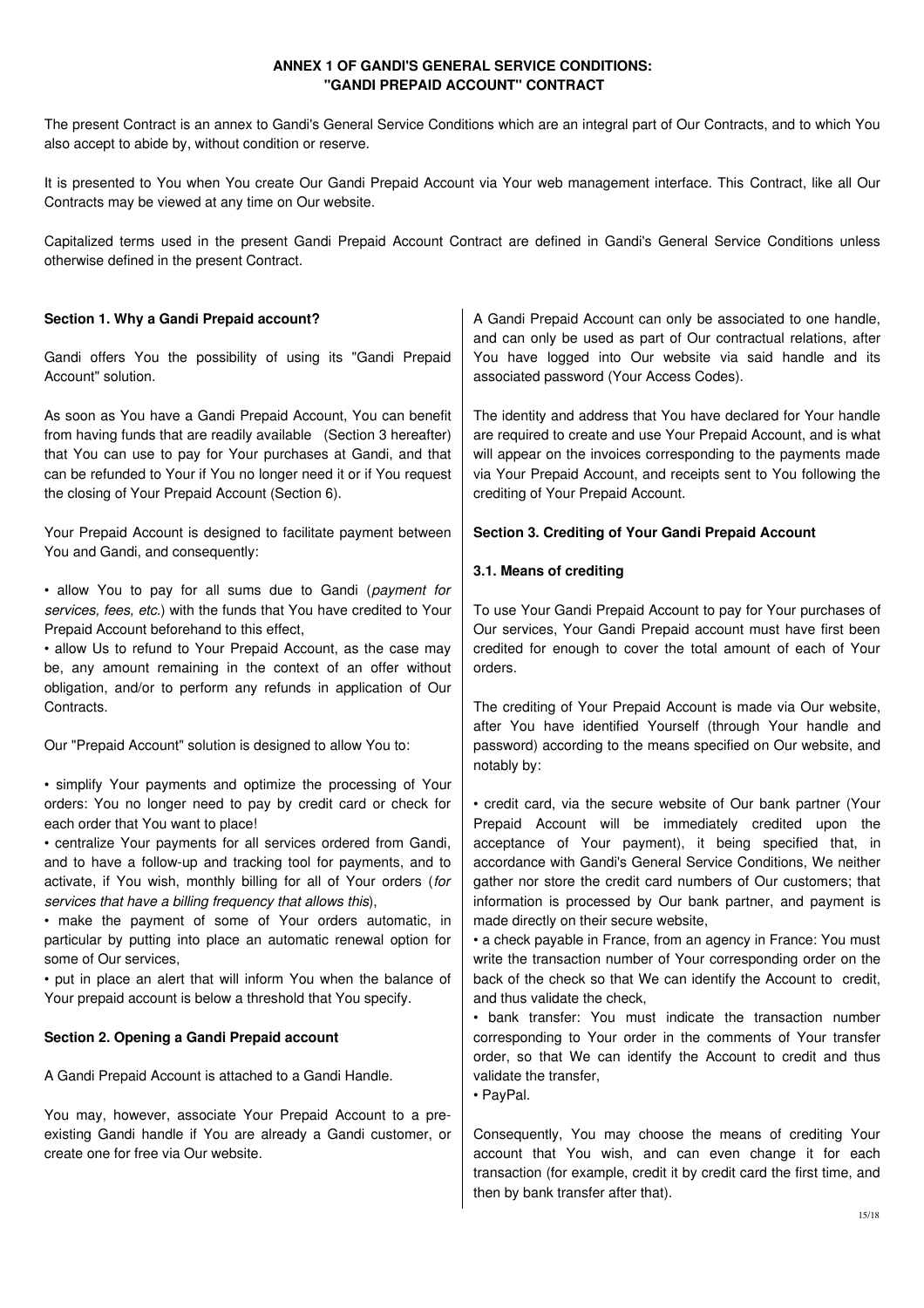Upon the reception and validation of Your payment, You will receive an e-mail confirming the crediting of Your Prepaid Account, as well as a link that will allow You to access Your receipt, which may be viewed at any time in the "billing" section of Your Interface.

### **3.2. Special conditions for payment by check and bank transfer**

You explicitly agree and acknowledge that the crediting of a Prepaid Account cannot be performed by check or wire transfer for any amount under five (5) Euros.

You acknowledge and accept that checks and bank transfers less than this amount will not be taken into account by Our services and will be sent back to You. Your Gandi Prepaid Account will not be credited, which You acknowledge to have been informed of and to consent to.

In this case, and in conformity with Gandi's General Service Conditions, You cannot claim the payment of or the refunding of any fees of any kind that You may have incurred to proceed with the crediting of Your prepaid account, including the postal fees tied to the sending of the check or the bank fees related to the bank transfer.

If You choose to credit Your Prepaid Account by check or wire transfer, this will only be credited upon the validation and corresponding provisioning of the funds no later than seven (7) workdays following the reception of Your payment, under the condition that Your references are complete so that We are able to complete Your payment.

It is Your obligation to ensure the appropriateness of these delays (taking into account the postal and/or bank delays) with regards to the degree of urgency of Your order.

Note that the crediting by credit card is the most rapid means of payment. Consequently, We recommend this means of payment if You must urgently pay for an order.

As a reminder, to avoid any interruption of service, Your payment must be received by Us before the closest deadline (in the case of payment by check or by wire transfer, at least seven (7) days before expiration).

### **3.3. In the event of a problem with Your payment**

You acknowledge and accept that We will be unable to validate Your payment and thus credit Your Gandi Prepaid Account or process Your order if:

• if We receive a check or transfer without the necessary references (transaction number),

• in the case of a crediting of Your Prepaid Account by check or bank transfer for an amount less than five (5) Euros.

All fees originating from such payments remain at Your expense and will be directly debited from Your Prepaid Account (notably postal fees for the returning of a check for example).

You specifically agree that, if the cashing of Your payment is rejected or canceled:

• either Your prepaid account has enough credit for the regularization of this payment and We will directly debit the amount corresponding to the rejected or canceled payment from Your Prepaid account, and We will Notify You of this,

• Or this regularization is not possible because You do not have enough credit in Your prepaid account: You You will need to regularize this by another means (in conformity with a means of payment accepted by Gandi and explained on Our website), within the deadlines that We notify You of.

Otherwise, if no regularization occurs within the specified deadline, We will act upon Your renunciation of Your order.

If from this act, **services already supplied become unpaid, We will have grounds to deactivate Your handle and/or any or part of the services associated** to the Gandi Prepaid Account, in addition to legal action against You for non payment.

In the event of a canceled check payment, regularization shall be made by bank transfer, for an amount equal to the initial amount of the transaction, including any additional fees that were charged to Us by the banking institution.

# **Section 4. Functioning of Your Gandi Prepaid Account**

Your Gandi Prepaid Account is for the payment of orders that You have placed for Our services; it must have sufficient credit for allowing You to pay for Your orders in full.

You specifically agree that the advance and anticipated payments made to Your Prepaid Account will not produce any interest to Your profit, and that Gandi will not be paid as compensation for the service thus made available to You, except by specific agreement beforehand to the contrary.

To use this solution, You only need to select the Gandi Prepaid Account payment means on the corresponding page, at the end of each of Your orders.

Our automatic renewal options also function with the "Gandi Prepaid Account".

As soon as You choose to pay via Your Prepaid Account, You must identify Yourself on Our website to confirm this payment during each order.

By choosing this solution, You authorize Us to debit Your Prepaid Account for the amounts corresponding to Your orders, and You accept that any refunds that may occur from Gandi, during the course of Your Contract, will be made directly to Your Prepaid Account.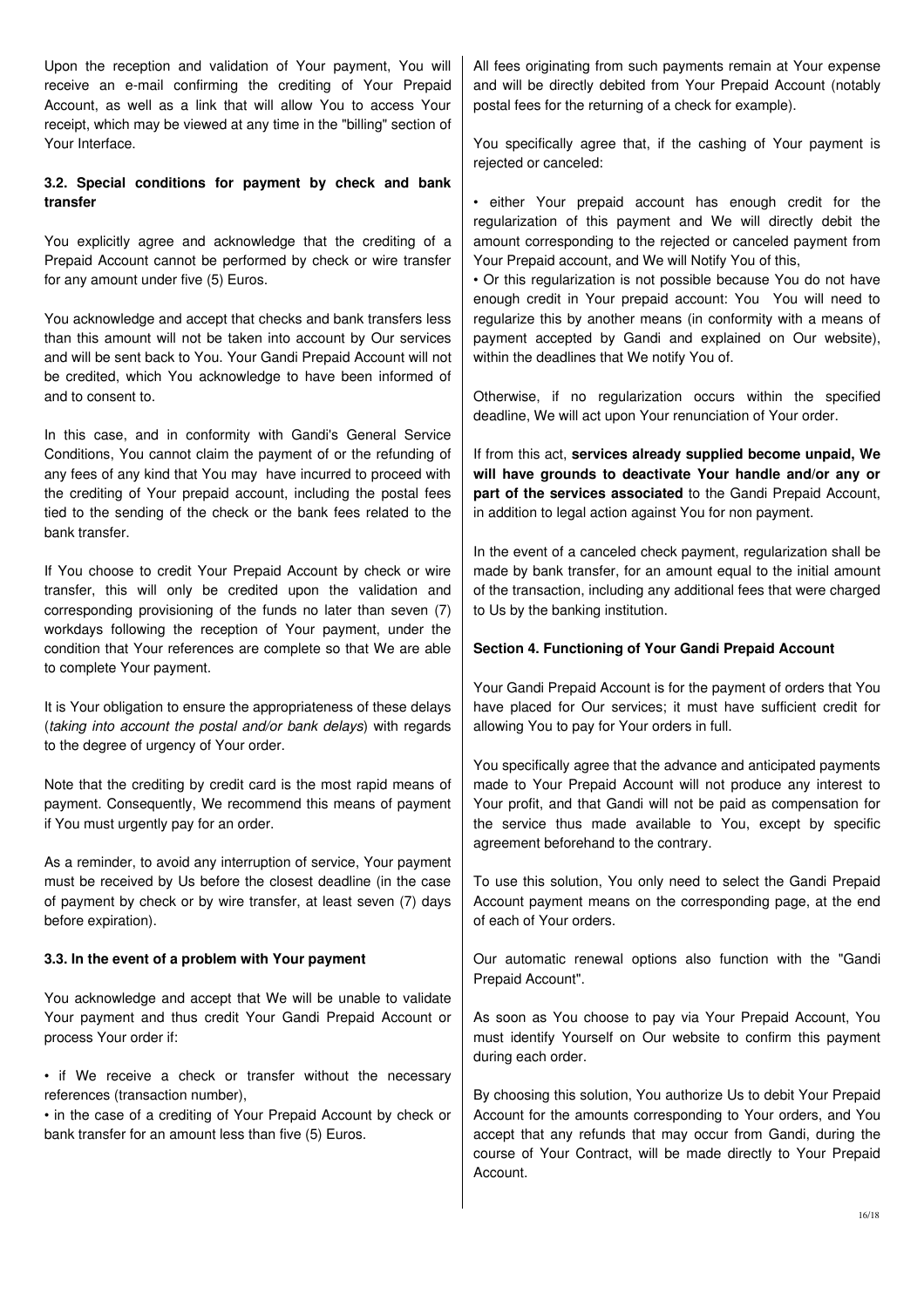**The debits made on Your Prepaid account will follow the chronological order of Your orders**, whether these payments are scheduled in advance (automatic renewal) or one-time events (orders for additional options). In the event of automatic renewal, the debit is made the day before the expiration of the service. Consequently, in the event of automatic renewal of one or more services, it is Your obligation to be sure that Your Prepaid Account has enough credit to be able to cover the payment for orders made within the necessary deadlines.

We would like to bring to Your attention the fact that no partial debit can be made: the Prepaid Account is only debited once the total is enough to cover the totality of the order waiting for payment via the Prepaid Account. Consequently, if Your Prepaid Account is not sufficiently credited to cover at least the exact total of Your order, You will need to credit Your Prepaid Account with enough funds so as to be able to pay for Your order in full.

As long as Your Prepaid Account is not sufficiently credited to allow for the complete payment of the services that You have ordered, the service(s) in question will remain **suspended** for a maximum delay of two (2) months, until the Account has been sufficiently credited, or until You have canceled the surplus orders.

You will receive an email notifying You of insufficient credit in Your Prepaid Account, to allow You, if the case may be, to credit Your Prepaid Account and to thus regularize the payment of Your suspended order or to cancel it, via Our website.

In any event, You acknowledge and accept that any unpaid suspended order older than two (2) months will be automatically canceled and You shall be considered to have abandoned the order. To benefit from the service, You must, if need be, proceed with a new order, providing that the service ordered is still available.

### **Section 5. Manage Your Gandi Prepaid account**

You can manage Your Prepaid Account in an autonomous manner from Your secure web-based management interface, once You have logged in with Your Access Codes (handle and password associated to Your Gandi Prepaid Account).

Our website allows You to consult, in real time, the balance of Your Prepaid Account, as well as debits (and corresponding invoices) and credits (and corresponding receipts) to or from Your Prepaid Account.

Our website also allows You to manage the options of Your Prepaid Account. You may, for example:

• solicit the sending of an alert when the balance of Your Account is below an amount that You have specified, in such a way as to optimize the processing of Your orders from Our services, by assuring that You have sufficient credit to cover Your upcoming orders,

• put in place monthly invoicing for Your orders.

Both the crediting and debiting of Your Prepaid Account appear in real time on Your Interface, and You are also sent a confirmation by email.

Unless You contest the charge within five (5) days following the mailing of this confirmation, You have presumed to have definitively accepted the application of the payment of Your order to Your Prepaid Account and no claim will be admitted.

### **Section 6. Duration - Closure - Refunding**

Your Gandi Prepaid Account is open **for a duration of two (2) months**, renewable by tacit renewal for an identical period, under the condition that its associated handle exists, and that You are still the title holder, and unless denunciation by one of the parties by email or any other written means, no later than 7 days before the expiration of the period underway.

Following the end of the two (2)-month period, You may thus decide if You wish to conserve Your Prepaid Account with Our service or not.

To simplify the utilization of Our Prepaid Account solution, it is agreed that if You do not request the closure upon its expiration, and thus wish to benefit from its tacit renewal for a new period of two (2) months, You will not lose Your credit: it will be available for You to use for paying Your future orders at Gandi during the following period.

**Nonetheless, You will keep Your freedom to request the closure and refunding of any credit remaining on Your Prepaid account, at any time from Our customer care service (support), including during this period.**

The remaining balance of Your Prepaid Account will then be refunded.

As the closure of an Account generates management fees for Us, the frequency of closing is limited to **once per month**. Consequently, You specifically agree that if You request the closure and refunding of Your Prepaid Account more than once per month, You may be charged a processing fee of 5 Euros excluding VAT. These fees will be debited from Your Prepaid Account if it has sufficient funds or must be paid for by another means.

On the other hand, note that there is no need to close Your prepaid account following the completion of each of the services ordered, notably if You intend on purchasing other Gandi services later.

Finally, Gandi may close Your Prepaid Account immediately if it is informed that Your account has been credited in a fraudulent manner, or upon the request of a competent authority, without Your being able to request any refund or indemnity from this action, and without prejudice of any applicable sanctions.

Any refund made by Gandi cannot exceed the amount of the remaining balance on Your Prepaid Account.